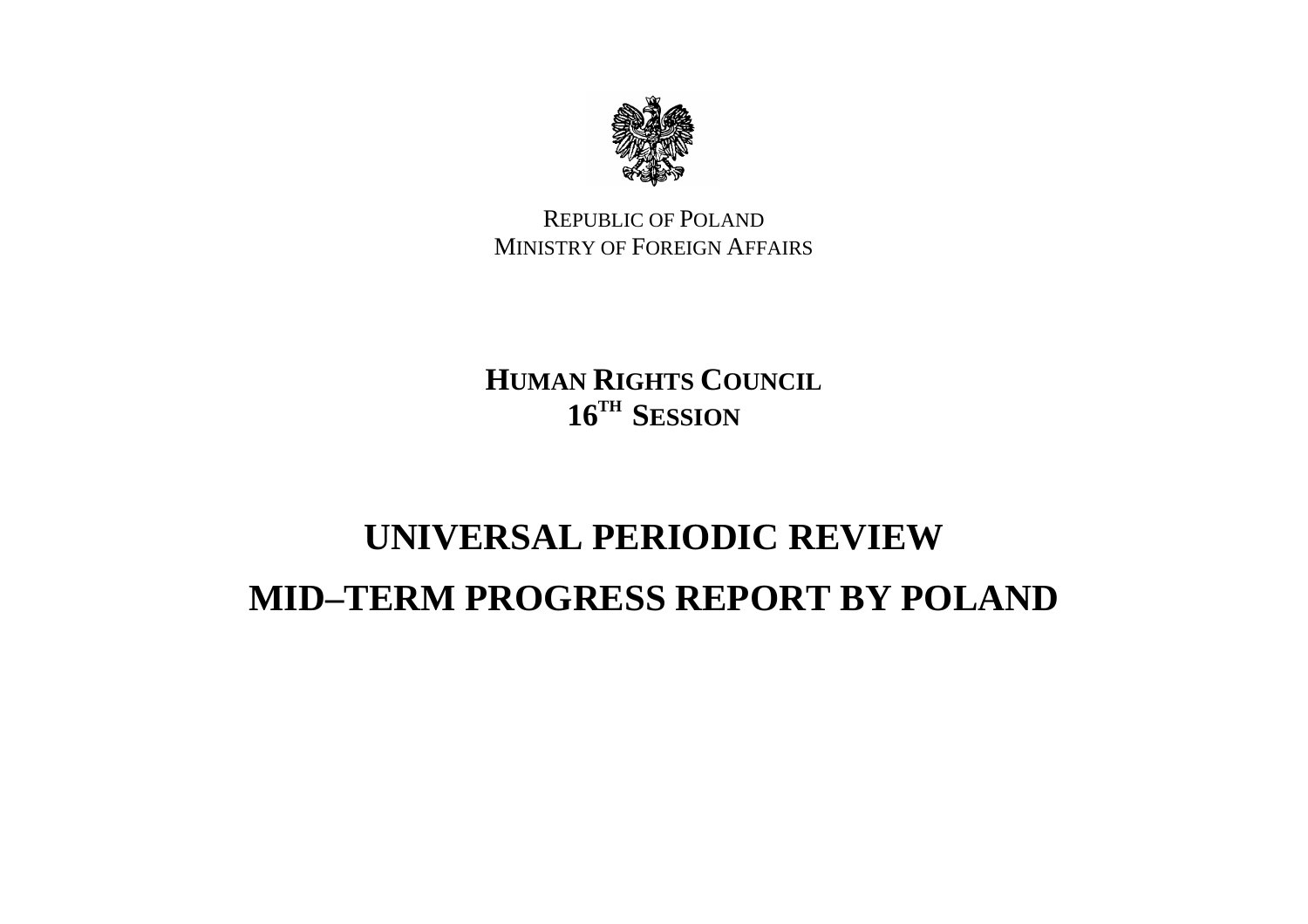| <b>Recommendation</b>                                                           | State of implementation of the recommendations – February 2011.                                                                                                                                                                                                                                                                                                                                                                                                                                                                                                                                                                                                                                                                                                                                                                                          |
|---------------------------------------------------------------------------------|----------------------------------------------------------------------------------------------------------------------------------------------------------------------------------------------------------------------------------------------------------------------------------------------------------------------------------------------------------------------------------------------------------------------------------------------------------------------------------------------------------------------------------------------------------------------------------------------------------------------------------------------------------------------------------------------------------------------------------------------------------------------------------------------------------------------------------------------------------|
| Recommended to Poland to endorse the<br>1.                                      | Polish national legislation ensuring protection of the rights of children complies with the provisions of                                                                                                                                                                                                                                                                                                                                                                                                                                                                                                                                                                                                                                                                                                                                                |
| recommendations made by the Committee                                           | the Convention on the Rights of the Child.                                                                                                                                                                                                                                                                                                                                                                                                                                                                                                                                                                                                                                                                                                                                                                                                               |
| on the Rights of the Child and the Human<br>Rights Committee on the adoption of | 1)<br>The Constitution of the Republic of Poland is the supreme source of human rights in Poland, one of                                                                                                                                                                                                                                                                                                                                                                                                                                                                                                                                                                                                                                                                                                                                                 |
| legislative measures to ensure compliance                                       | which is the protection of the rights of the child (Article 72), and it lays down the fundamental<br>principles governing family relations in our country. Under the Constitution, children have the right                                                                                                                                                                                                                                                                                                                                                                                                                                                                                                                                                                                                                                               |
| of national legislation with the principles                                     | to demand special health care (Article 68. 3) and children deprived of parental care are guaranteed                                                                                                                                                                                                                                                                                                                                                                                                                                                                                                                                                                                                                                                                                                                                                      |
| and provisions of the Convention on the                                         | care and support which they obtain from public authorities (Article 72. 2).                                                                                                                                                                                                                                                                                                                                                                                                                                                                                                                                                                                                                                                                                                                                                                              |
| Rights of the Child (Angola);                                                   | The Family and Guardianship Code, which implements the fundamental principles enshrined in the<br>2)<br>Constitution that safeguard the good of the child and guarantee children equal rights, irrespective of<br>whether they were born in or out of wedlock, is the principal legislative act governing family rights.                                                                                                                                                                                                                                                                                                                                                                                                                                                                                                                                 |
|                                                                                 | In July 2005, the Parliament of the Republic of Poland passed The Act on Counteracting Domestic<br>3)<br>Violence which was amended on June 10, 2010. It aims to enhance the protection provided to victims<br>of domestic violence (banning corporal punishment of minors by persons who exercise parental or<br>guardianship authority over them). The Act imposes an obligation on central as well as local<br>government bodies to effect measures to counteract domestic violence, as well as to initiate and<br>promote activities to raise social awareness about the causes and effects of domestic violence (for<br>details: see response to Recommendation no. 2).                                                                                                                                                                             |
|                                                                                 | Polish legislation on sexual exploitation of children is fully consistent with the provisions of the<br>4)<br>Convention on the Rights of the Child, in particular its Art. 34, which obligates States Parties to<br>protect the child against all forms of sexual exploitation and sexual abuse. Protection against child<br>pornography under Polish law is wider than the one accorded under the Convention on the Rights of<br>the Child and its Optional Protocol on the Sale of Children, Child Prostitution and Child<br>Pornography. Since 2008, the Polish Criminal Code has been amended several times to enhance the<br>protection of children against sexual violence. These amendments have resulted in the alignment of<br>Polish law with international standards (for more information, please see response to<br>Recommendation no. 2). |
|                                                                                 | Article 40 of the Constitution of the Republic of Poland prohibits all forms of torture or cruel,<br>5)<br>inhumane or degrading treatment or punishment. It also bans corporal punishment. This ban was also<br>enacted through the "Family and Guardianship Code: "Persons exercising parental authority or<br>guardianship over a minor are prohibited from administering corporal punishment" (Article $961$ as<br>amended in 2010).                                                                                                                                                                                                                                                                                                                                                                                                                 |
|                                                                                 | Polish law guarantees the primacy of child rearing by his or her own family. The Act on Social<br>6)<br>Assistance of March 12, 2004 reflects the hierarchy of these values and sets out, respectively, the<br>sequence of measures aimed at preserving the right of the child to be reared by his or her family,<br>namely to receive support from his or her own biological family, then to obtain assistance, if the<br>child cannot remain with his or her own family and $-$ as a last resort measure $-$ to be placed in<br>residential child care facilities.                                                                                                                                                                                                                                                                                     |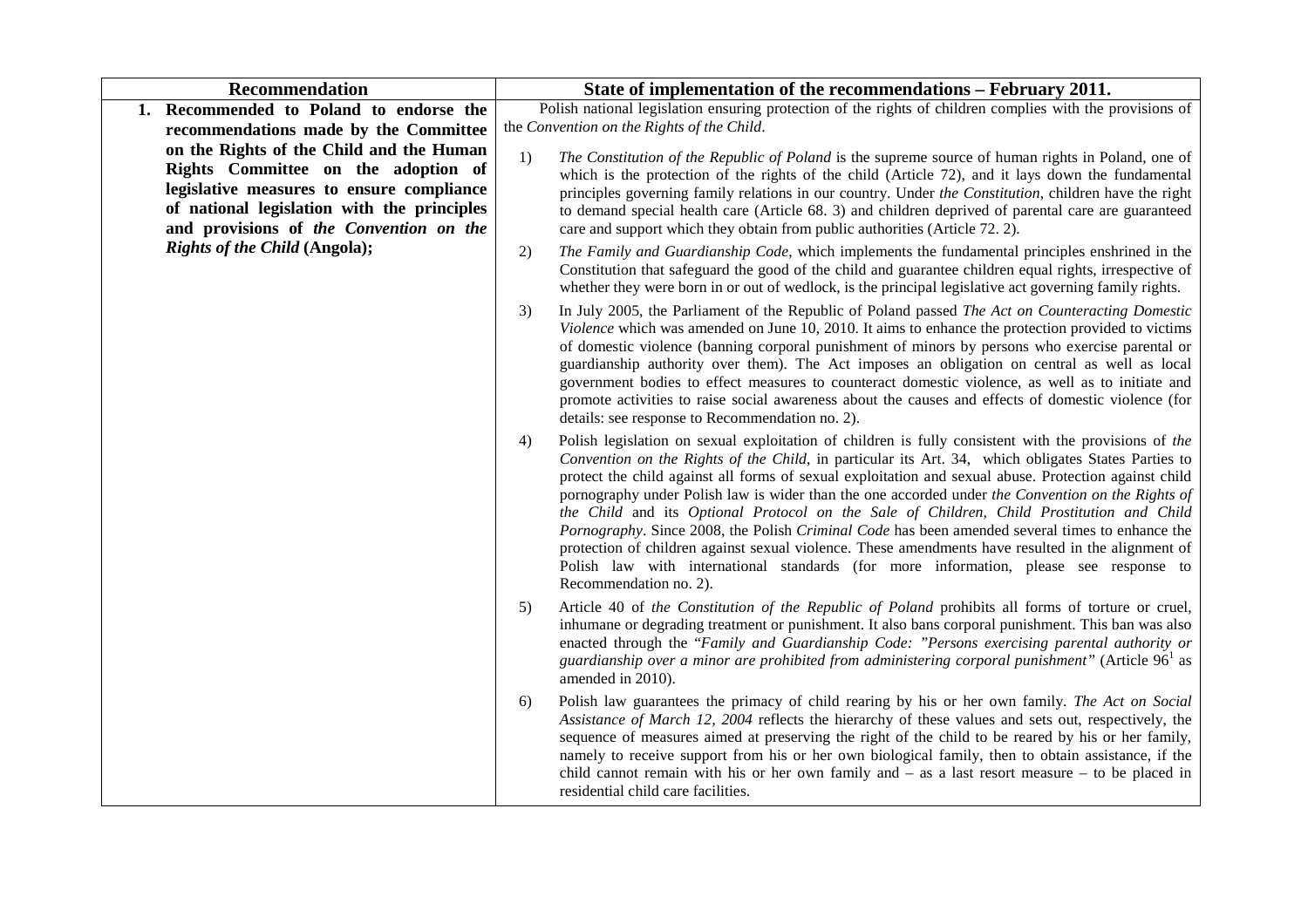|                                                                                                                                                                                                                                                                                                           | 7)<br>Contacts with a child were the subject of an amendement of the Family and Guardianship<br>Code in 2008, whose aim was to facilitate such contacts. Under the amendment,<br>maintaining contacts with a child is a right of a child and and, at the same time, an<br>obligation of his parents. This regulation corresponds to Article 9.3 of the Convention on<br>the Rights of the Child, which provides that a child has a right to maintain regular personal<br>and direct contacts with both parents, except for cases, when it is against the best interest of<br>the child. The amendment also incorporates Article 10 of the Convention, which provides<br>that a child whose parents reside in different countries shall have the right to maintain<br>regular (save for exceptional cases) personal relations and direct contacts with both parents.<br>This Amendment also corresponds to the substance of the Council of Europe Convention on<br>Contact concerning Children.<br>Pursuant to Article 91 of the Constitution of the Republic of Poland, international agreements that<br>8)<br>contain a definition of human trafficking, including primarily the Palermo Protocol and the Council<br>of Europe Convention on Action against Trafficking in Human Beings, are directly applicable by |
|-----------------------------------------------------------------------------------------------------------------------------------------------------------------------------------------------------------------------------------------------------------------------------------------------------------|----------------------------------------------------------------------------------------------------------------------------------------------------------------------------------------------------------------------------------------------------------------------------------------------------------------------------------------------------------------------------------------------------------------------------------------------------------------------------------------------------------------------------------------------------------------------------------------------------------------------------------------------------------------------------------------------------------------------------------------------------------------------------------------------------------------------------------------------------------------------------------------------------------------------------------------------------------------------------------------------------------------------------------------------------------------------------------------------------------------------------------------------------------------------------------------------------------------------------------------------------------------------------------------------------------------------|
|                                                                                                                                                                                                                                                                                                           | Polish judicial authorities.<br>Under the amended Act on General Obligation to Defend the Republic of Poland and the amended<br>9)<br>Act on Alternative Military Service, only persons over 18 years old may be called upon to perform<br>obligatory or volunteer basic military service.                                                                                                                                                                                                                                                                                                                                                                                                                                                                                                                                                                                                                                                                                                                                                                                                                                                                                                                                                                                                                           |
| While noting the measures taken by Poland<br>2.<br>to address the continuing occurrence of<br>violence against children, recommended<br>that measures be taken by the Government<br>to ensure the sufficient legal protection of<br>the freedom of children from physical or<br>mental violence (Sweden); | On June 10, 2010, The Act on Counteracting Domestic Violence and some other Acts were amended.<br>The amendments were intended to ensure:<br>1) the development of domestic violence prevention measures,<br>2) increasing the effectiveness of protection accorded to victims of domestic violence, esp children,<br>3) the creation of mechanisms facilitating isolating offenders from their victims,<br>4) change of the attitude of persons resorting to domestic violence by subjecting them to corrective and<br>educational interactions.<br>The Act amends the Family and Guardianship Code by banning corporate punishment and all<br>forms of reprimand inflicting mental suffering on children that violates their dignity; the Criminal<br>Code by requiring domestic violence offenders to participate in corrective and educational<br>programmes, with or without their consent, and imposing new penal and probation measures: the<br>restraining order and the order to leave the premises occupied jointly with the victim; and the Code                                                                                                                                                                                                                                                          |
|                                                                                                                                                                                                                                                                                                           | of Criminal Procedure, by extending the catalogue of preventive measures to include a restraining<br>order and an order to leave premises enforced under the civil law procedure, apart from criminal<br>proceedings.<br>In addition, the Act requires local authorities to develop local programs to counteract domestic<br>violence and to effect preventive measures (including setting up interdisciplinary groups).<br>Pursuant to the Act, social workers were granted the right to take a child away from his or her                                                                                                                                                                                                                                                                                                                                                                                                                                                                                                                                                                                                                                                                                                                                                                                          |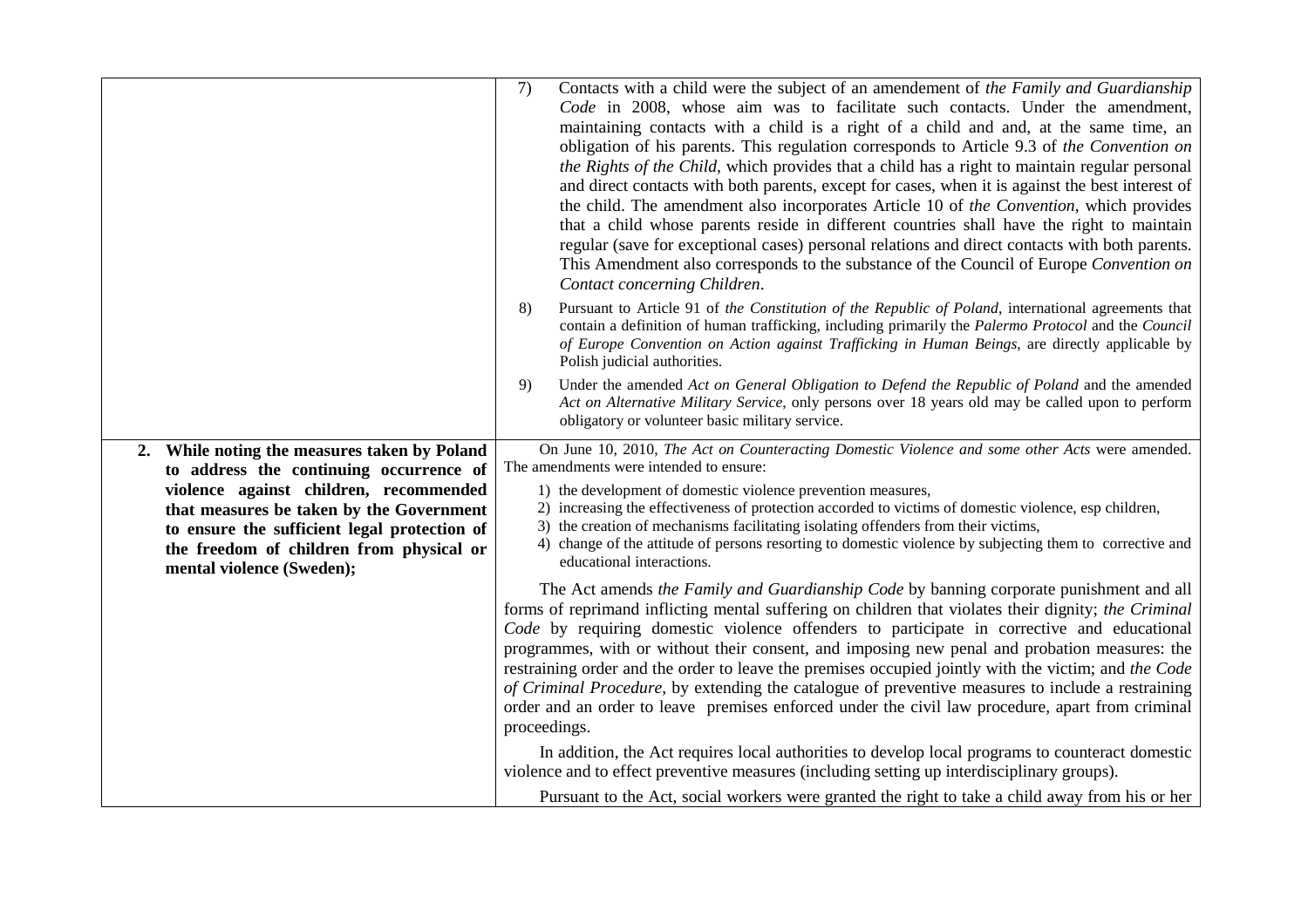|                                                                                                                                                                                                                            | family in the event that his or her life or health is at risk due to acts of violence.                                                                                                                                                                                                                                                                                                                                                                                                                                                                                                                                                                 |
|----------------------------------------------------------------------------------------------------------------------------------------------------------------------------------------------------------------------------|--------------------------------------------------------------------------------------------------------------------------------------------------------------------------------------------------------------------------------------------------------------------------------------------------------------------------------------------------------------------------------------------------------------------------------------------------------------------------------------------------------------------------------------------------------------------------------------------------------------------------------------------------------|
|                                                                                                                                                                                                                            | On June 8, 2010, amendments to the Criminal Code and other acts went into effect introducing more<br>effective measures to counteract paedophilia in the Internet. The purpose of the Act was to introduce harsher<br>penalties for perpetrators of sex offences against children below the age of 15.                                                                                                                                                                                                                                                                                                                                                 |
|                                                                                                                                                                                                                            | The objective of the Criminal Code amendment was to align Polish law with the requirements of the<br>Council of Europe Convention on the Protection of Children against Sexual Exploitation and was dictated not<br>only by the planned ratification of the Convention, but primarily by the need to guarantee effective action<br>against sexual offences against minors.                                                                                                                                                                                                                                                                             |
|                                                                                                                                                                                                                            | The amendment also ensured greater effectiveness of measures undertaken towards the perpetrators of<br>such crimes, by subjecting them to therapy that tones down criminal sexual behaviour in the form of<br>obligatory placement of a sentenced offender in a centre running pharmacological therapy or psychotherapy.                                                                                                                                                                                                                                                                                                                               |
| 3. Encouraged Poland to continue its efforts to<br>ensure compliance of its<br>domestic<br>legislation with the Convention on the Rights<br>of the Child, specifically with regard to<br><i>juvenile justice</i> (Mexico); | Polish law is compatible with the provisions of the Convention on the Rights of the Child, including<br>those concerning juvenile justice. However, the concept of "criminal responsibility of juveniles" does not<br>exist in the Polish legal system. The law on proceedings involving juveniles stipulates that courts competent<br>in family matters may apply reformative measures to juveniles aged 13 to 17 who commit a punishable<br>offense and educational measures to juveniles under 17 who display symptoms of demoralization. All these<br>measures are meant to help parents bring up their children and prevent their demoralization. |
| 4. Recommended that Poland set a date for<br>the ratification of the International<br><b>Convention for the Protection of All Persons</b><br>from Enforced Disappearance (France);                                         | Comparative analysis of the provisions of the International Convention for the Protection of All Persons<br>from Enforced Disappearance and of Polish legal regulations indicates that Polish law does not leave<br>unpunished the behaviour covered by the definition of "enforced disappearance" contained in the<br>Convention. The Polish legal system provides for appropriate punishment for such offenses and establishes<br>adequate standards of their prevention.                                                                                                                                                                            |
|                                                                                                                                                                                                                            | Poland is also a party to a number of conventions that also address the issue of enforced disappearance<br>(e.g. International Covenant on Civil and Political Rights, Convention against Torture and Other Cruel,<br>Inhuman or Degrading Treatment or Punishment and the Facultative Protocol to the Convention). Thus, the<br>ratification of the Convention would not extend the scope of protection against enforced disappearances in<br>Poland. However, we are ready to consider ratifying the Convention, if it were to contribute to the<br>enhancement of the international standards in this area.                                         |
| 5. Recommended to Poland to consider                                                                                                                                                                                       | Poland attaches importance to the creation of "twining relationships" and has been engaged,                                                                                                                                                                                                                                                                                                                                                                                                                                                                                                                                                            |
| forming<br>twinning<br>relationships<br>or<br>partnerships with countries that have been                                                                                                                                   | together with its neighbours, in a dialogue on national minority issues.                                                                                                                                                                                                                                                                                                                                                                                                                                                                                                                                                                               |
| through a process of legal reforms on                                                                                                                                                                                      | The Secretary of State in the Ministry of Interior and Administration of the Republic of Poland<br>in charge of national and ethnic minorities has met several times with the Secretary of State in the                                                                                                                                                                                                                                                                                                                                                                                                                                                |
| minority issues to work closely with them                                                                                                                                                                                  | Federal Ministry of Internal Affairs of the Federal Republic of Germany, the Federal Republic of                                                                                                                                                                                                                                                                                                                                                                                                                                                                                                                                                       |
| on the legal, technical and institutional                                                                                                                                                                                  | Germany's Plenipotentiary for the Displaced and National Minorities, Mr. Christof Bergner. Among                                                                                                                                                                                                                                                                                                                                                                                                                                                                                                                                                       |
| challenges involved in introducing change                                                                                                                                                                                  | the issues they discussed was the situation of the German minority in Poland. Following this                                                                                                                                                                                                                                                                                                                                                                                                                                                                                                                                                           |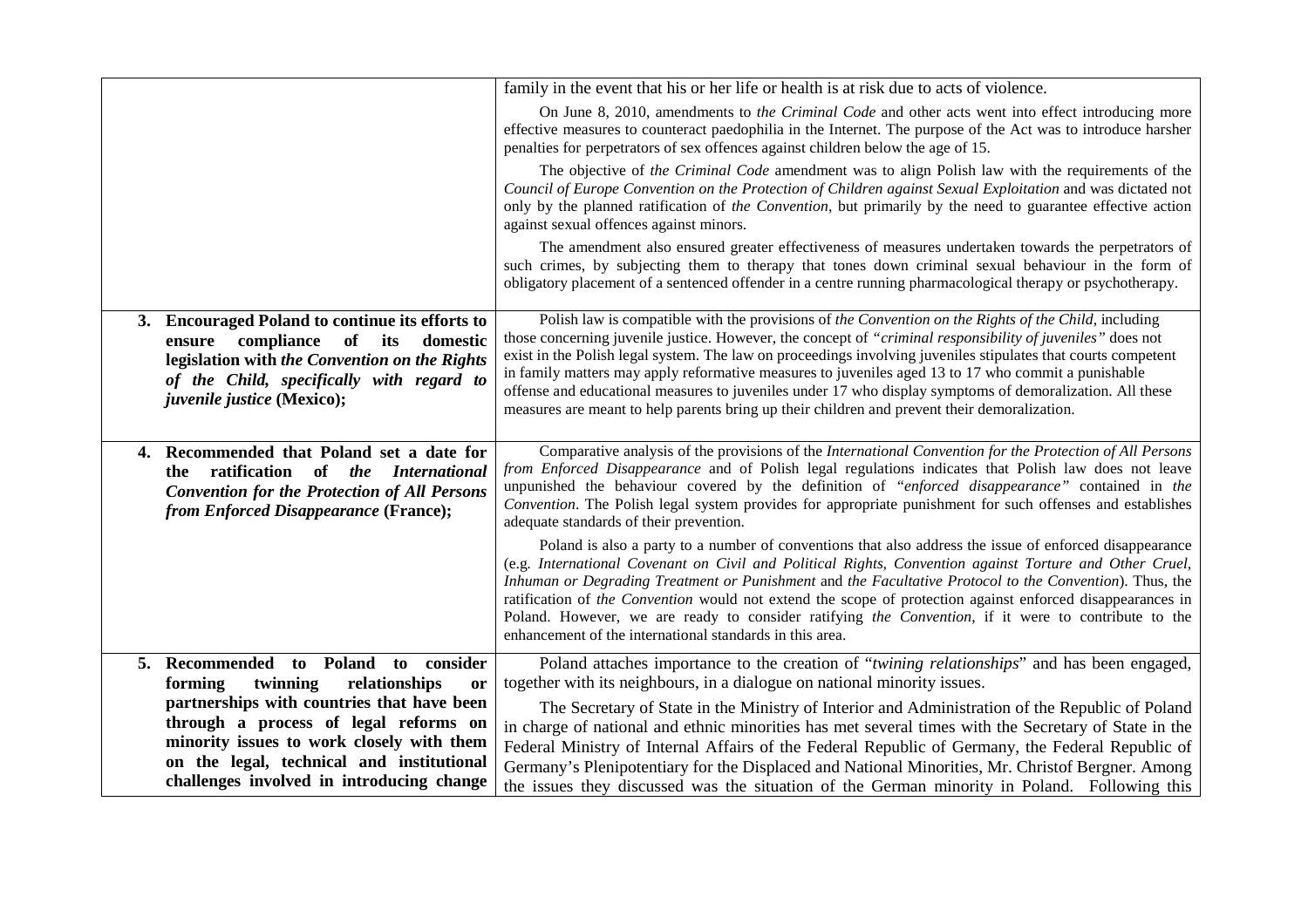|    | (United Kingdom);                                                                                                                                                                                                                             | meeting, a Round Table debate was organized in Warsaw on November 3, 2010 to review the state<br>of implementation of the provisions of the Polish-German Good Neighbourhood and Friendly<br>Cooperation Treaty of 1991 as regards the rights of the German minority in Poland and German<br>citizens of Polish descent in Germany.                                                                                                                                                                                                                                                                                                                                                                                                                                                                                                                                                                                                                                                                                                                                          |
|----|-----------------------------------------------------------------------------------------------------------------------------------------------------------------------------------------------------------------------------------------------|------------------------------------------------------------------------------------------------------------------------------------------------------------------------------------------------------------------------------------------------------------------------------------------------------------------------------------------------------------------------------------------------------------------------------------------------------------------------------------------------------------------------------------------------------------------------------------------------------------------------------------------------------------------------------------------------------------------------------------------------------------------------------------------------------------------------------------------------------------------------------------------------------------------------------------------------------------------------------------------------------------------------------------------------------------------------------|
|    |                                                                                                                                                                                                                                               | The meeting led to the creation of three Polish-German task groups charged with running<br>consultations and finding agreement on common positions regarding different thematic areas:<br>historical and legal issues/the culture of memory, science and language support, as well as, other<br>supporting measures.                                                                                                                                                                                                                                                                                                                                                                                                                                                                                                                                                                                                                                                                                                                                                         |
|    | 6. Recommended to Poland to adopt an anti-<br>discrimination law that would ensure equal<br>treatment and non-discrimination on any<br>grounds, including sexual orientation and<br>gender identity (Slovenia, United Kingdom<br>and Sweden); | On January 1, 2011, the Act of December 3, 2010 on the Implementation of Certain European Union<br>Legal Provisions on Equal Treatment entered into force. The Act prohibits any unequal treatment on account<br>of race, ethnic origin, nationality, religion, faith, beliefs, disability, age, or sexual orientation.<br>The Act entrusts the exercise of tasks relating to the implementation of equal treatment to the Human<br>Rights Defender and to the Government Plenipotentiary for Equal Treatment. Furthermore, the Act regulates<br>the legal situation and identifies areas where unequal treatment is prohibited and in so doing, fully transposes<br>the legal provisions of EU anti-discriminatory directives into domestic law. It also identifies legal measures<br>that protect the principle of equal treatment. Its provisions apply to both natural and legal persons.<br>The Act entrusts the Government Plenipotentiary for Equal Treatment with the task of developing a<br>National Programme of Measures for the Advancement of Equal Treatment. |
|    | 7. Encouraged Poland to continue its efforts to<br>address the issues of overcrowding of                                                                                                                                                      | <b>Lengthy proceedings</b>                                                                                                                                                                                                                                                                                                                                                                                                                                                                                                                                                                                                                                                                                                                                                                                                                                                                                                                                                                                                                                                   |
|    | prisons and delays in court proceedings<br>(Republic of Korea);                                                                                                                                                                               | The Polish Government has adopted several measures to shorten the length of court proceedings. The<br>most important one was the 2009 Amendment of the Act on the Complaint against Lengthy Proceedings. The<br>Amendment makes the complaint procedure against lengthy proceedings more effective in that it obligates the                                                                                                                                                                                                                                                                                                                                                                                                                                                                                                                                                                                                                                                                                                                                                  |
| 8. | Urged Poland to give priority to the<br>implementation of outstanding necessary<br>improvements<br>of<br>conditions<br>prisons<br>(Denmark);                                                                                                  | courts to adjudicate sums of money in favor of the defendant, provided he or she has made such claim and it is<br>well-grounded, and has increased these amounts to sums ranging from PLN 2,000 to PLN 20,000.<br>The Amendment also provides for filing a complaint against lengthy pre-trial proceedings, which in turn,<br>can lead to shortening excessively long pre-trial detentions.<br>In the period after 2008, Poland has also adopted organisation measures to speed up court proceedings,                                                                                                                                                                                                                                                                                                                                                                                                                                                                                                                                                                        |
|    | 9. Having studied all the background<br>information, recommended that a national<br>programme to combat overcrowding in                                                                                                                       | by, for example: assigning assistants to judges, docketing cases dealing with minor offenses within a month's<br>time from the date of their filing, reassigning judges between court sections and courts to take the burden off<br>the sections/courts where proceedings are especially lengthy.<br>Length of pre-trial detention                                                                                                                                                                                                                                                                                                                                                                                                                                                                                                                                                                                                                                                                                                                                           |
|    | prisons be developed in order to bring<br>Polish places of detention into line with<br>international<br>standards<br>(Russian<br>Federation);                                                                                                 | To implement the recommendation the Polish government has adopted several measures to shorten the<br>length of pre-trial detention. As a result, the number of motions for pre-trial detention has been steadily<br>dropping, from 38,519 (including arrest warrants) in 2005 to 27,918 (including arrest warrants) in 2009. This<br>is also true of the decreasing number of court-ordered pre-trial detentions, which went down from 35,142<br>(including arrest warrants) in 2005 to 24,967 (including arrest warrants) in 2009, as well as the number of                                                                                                                                                                                                                                                                                                                                                                                                                                                                                                                 |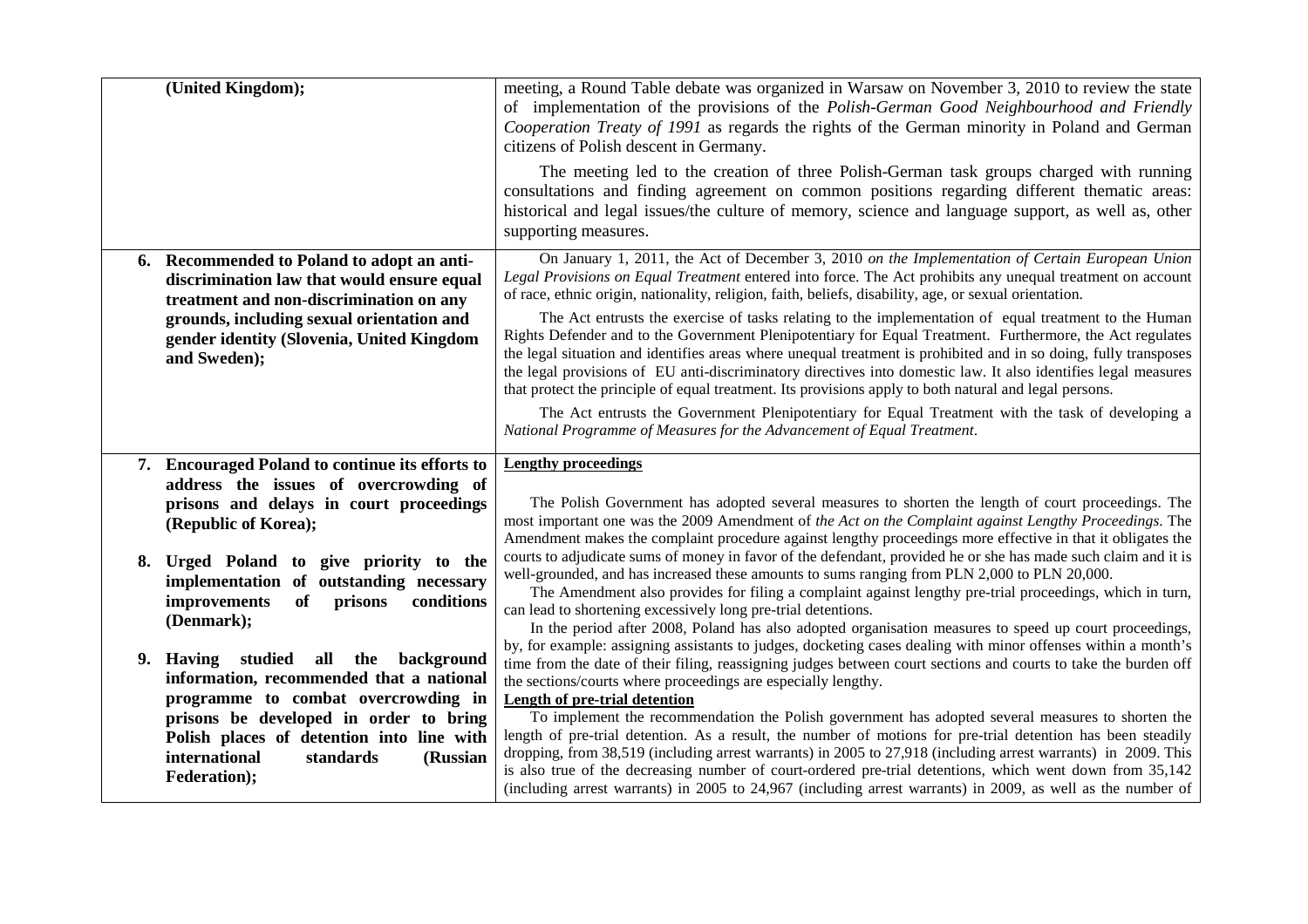**10. Called upon Poland to alleviate the overcrowding of detention centres and to review the conditions of detention centres so they are in conformity with minimum international standards. Also recommended that limits be set for pre-trial detention, according to minimum international standards (Algeria).**

remand prisoners on record (as at December 31: 6,239 in 2005 and 4,417 in 2009). Source: reports filed by the prosecutors' offices' administration units.

 The most important legislative amendments shortened the catalogue of evidence authorising courts to extend the length of pre-trial detention, resulting in extensions based solely on premises precisely defined in *the Code of Criminal Procedure*: when a suspension of criminal proceedings is necessary; when the identity of the accused has to be confirmed in proceedings; when evidence has to be collected in particularly complicated cases, cases conducted outside Poland or when the accused intentionally draws out proceedings. The amendments went into effect in 2009.

 Pre-trial detention is subject to continuous administrative oversight by the Minister of Justice, who mandated presidents of courts to monitor court proceedings in which the accused are held in pre-trial detention for more than 2 years, and to submit quarterly monitoring reports, as well as to docket such cases without waiting for their turn.

## **Conditions in correctional facilities**

Poland has followed up on the recommendation concerning overcrowding of prisons and has adopted a number of measures, including nation-wide programs, to solve this problem and to improve the existing conditions in correctional facilities.

Notwithstanding the measures adopted to increase the number of places in correctional facilities, since 2008 work has been done to improve the living conditions of the prisoners: cells, sanitary units, kitchens, baths, prison yards, prison hospitals and other facilities have been renovated. From 2008 until 2010 about 1100 living quarters were refurbished. Programs are also underway to further improve the quality of medical care provided to inmates.

The authorities of the Republic of Poland attach great importance to solving the problem of overcrowded prisons. To this end, the number of prisoners' quarters has been increased under the "*National Program to obtain 1700 places in Penitentiary System Organisation Units between 2006-2009"* which continued to be implemented until 2010. Alternative punishment to imprisonment has been made possible, punishment in the form of electronic surveillance, a larger group of prisoners is now eligible for parole and the Prison Service is now ensuring that correction facilities throughout the country are equally staffed.

Under these programs, 15,000 new prisoners' quarters were provided between 2006-2010. New ones were built and old correction facilities were extended, buildings used for other purposes were adapted into housing annexes, pavilions that had been out-of-use because of bad technical condition have been renovated, real estate taken over from the army and local government have been adapted into correctional facilities.

Amendment of the *Code of Execution of Criminal Sentences*, which entered into force in June 2010, provided for increasing the number of people who can do social work as an alternative to imprisonment. The Amendment identifies a large group of entities in which prisoners can undertake social work, minimises the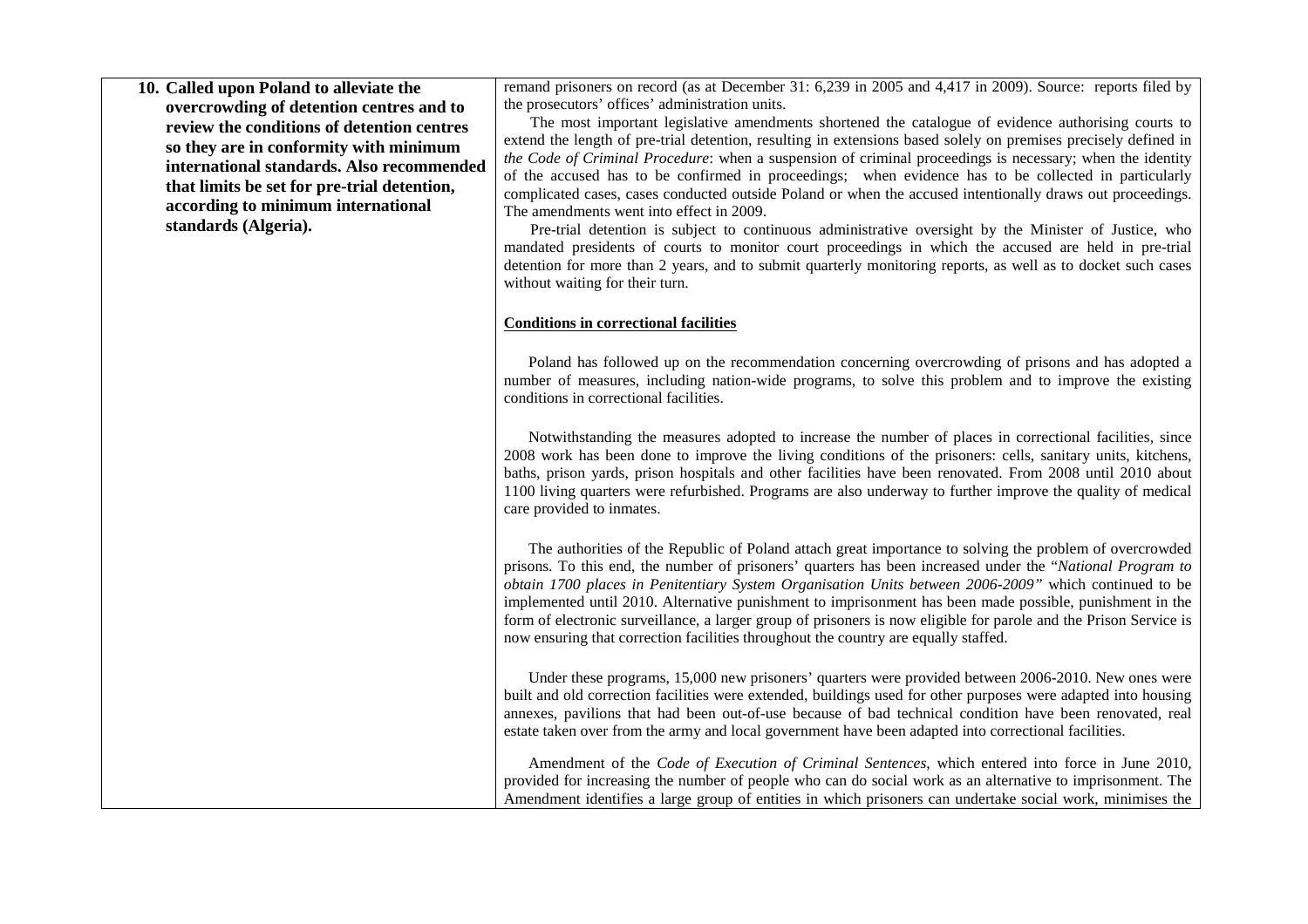|                                                                                                                                                     | tasks of the entity employing convicts and reduces the costs relating to their employment.                                                                                                                                                                                                                                                                                                                                                                                                                                                                                                                                                                                                                                                                                                                                                                                                                                                                                                                          |
|-----------------------------------------------------------------------------------------------------------------------------------------------------|---------------------------------------------------------------------------------------------------------------------------------------------------------------------------------------------------------------------------------------------------------------------------------------------------------------------------------------------------------------------------------------------------------------------------------------------------------------------------------------------------------------------------------------------------------------------------------------------------------------------------------------------------------------------------------------------------------------------------------------------------------------------------------------------------------------------------------------------------------------------------------------------------------------------------------------------------------------------------------------------------------------------|
|                                                                                                                                                     | The new law entered into force in September 2009 that provides for a new system of performing the<br>penalty of short-term imprisonment, allowing convicted persons to stay outside correctional facilities under<br>court-ordered electronic surveillance that controls the place and time of sentenced persons' stays. In 2010, this<br>law was amended, increasing 4-fold the number of sentenced persons allowed to apply for doing prison terms<br>in the electronic surveillance system.                                                                                                                                                                                                                                                                                                                                                                                                                                                                                                                      |
|                                                                                                                                                     | The number of convicted persons doing prison terms who can apply for parole has also increased. Now all<br>persons who were sentenced to prison can apply for parole after they have done at least half of their time in<br>prison (before only those sentenced to more than 6-month imprisonment could apply). As an illustration, from<br>January to June 2010, 12,148 convicts who were eligible for parole left correctional facilities.                                                                                                                                                                                                                                                                                                                                                                                                                                                                                                                                                                        |
|                                                                                                                                                     | The 2009 Amendment of the Code of Execution of Criminal Sentences, which was prompted by a<br>Constitutional Court decision, has led to less overcrowding in detention centres. The amendment significantly<br>restricted cases of inmates placed in cells with less than 3 m <sup>2</sup> of living space (and prohibited placing them in<br>cells with less than $2 \text{ m}^2$ of living space). Under the current law, prisoners can be placed in such conditions for<br>a maximum period of 90 days and only under exceptional circumstances, which are clearly set out in this<br>legislative provision. Also persons who are put in such cells are eligible for longer walks (by 30 minutes) and<br>for additional recreation and educational activities or physical education and sports activities. Decisions to<br>place a convicted person in conditions described above are subject to court oversight.<br>The Council of Europe and the European Union have recognized the achievements of the Polish |
|                                                                                                                                                     | penitentiary system and in 2009 awarded the Prison Service a "Cristal Balance" - the most important<br>European prize conferred upon institutions promoting and improving the public justice system in EU and<br>Council of Europe Member States.                                                                                                                                                                                                                                                                                                                                                                                                                                                                                                                                                                                                                                                                                                                                                                   |
| 11. Recommended<br>to systematically<br>and<br>continuously integrate a gender perspective<br>in the follow-up process to the review<br>(Slovenia); | The government of the Republic of Poland has been implementing <i>gender mainstreaming</i> , or the<br>integration of a gender perspective into politics and social activities run by the state. Gender mainstreaming, a<br>horizontal European Union policy, means planning, monitoring and evaluating all actions in terms of equal<br>status. In practice, this amounts to: promoting, disseminating and advocating equal opportunity and running<br>information and education activities to raise awareness about creating equal opportunities and the methods<br>and strategies of counteracting inequalities.<br>Main activities incorporating gender mainstreaming include:<br>1) Promoting entrepreneurship among women, their social and professional mobility, while                                                                                                                                                                                                                                      |
|                                                                                                                                                     | also urging them to act to create their own jobs;<br>2) Raising public awareness about discrimination against women over forty-five in the labour<br>market;                                                                                                                                                                                                                                                                                                                                                                                                                                                                                                                                                                                                                                                                                                                                                                                                                                                        |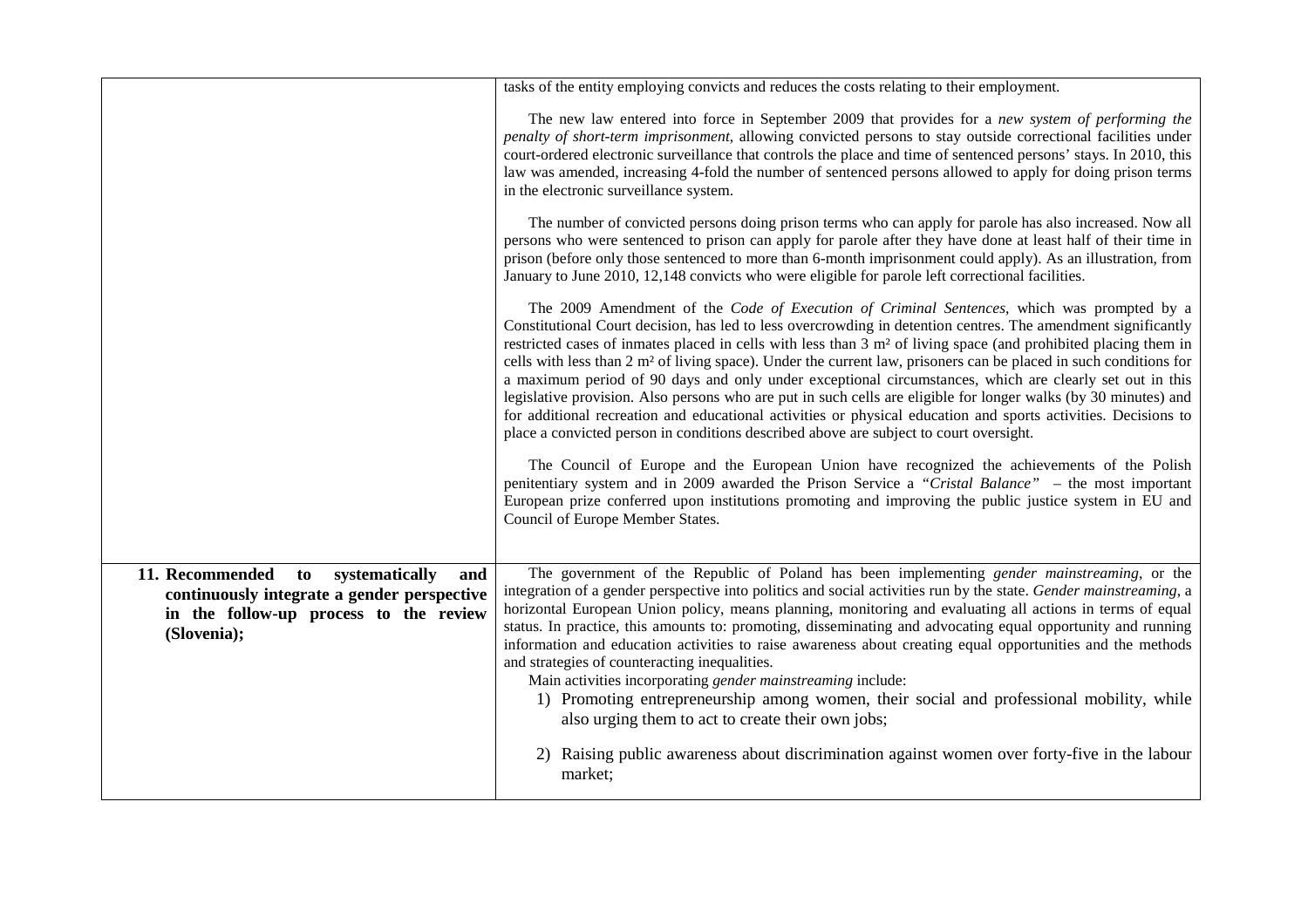|                                                                         | 3) mobilising women on the professional, educational, social and personal fronts;                                                                                                                                                                                                                                                                                                                                                                                                                                                                                                                                                              |
|-------------------------------------------------------------------------|------------------------------------------------------------------------------------------------------------------------------------------------------------------------------------------------------------------------------------------------------------------------------------------------------------------------------------------------------------------------------------------------------------------------------------------------------------------------------------------------------------------------------------------------------------------------------------------------------------------------------------------------|
|                                                                         | 4) changing the social climate among employers and women entering the workforce after<br>childbirth and returning to work after maternity or child leave so that they are seen as good<br>and efficient workers; improving the self-esteem of this group and increasing its motivation<br>to enter and re-enter the labour market;                                                                                                                                                                                                                                                                                                             |
|                                                                         | 5) disseminating women's knowledge about flexible forms of employment and, thus,<br>increasing their motivation to actively participate in the labour market;                                                                                                                                                                                                                                                                                                                                                                                                                                                                                  |
|                                                                         | 6) raising awareness about reconciling professional and family/private roles of women and<br>men;                                                                                                                                                                                                                                                                                                                                                                                                                                                                                                                                              |
|                                                                         | 7) disseminating studies and experts' opinions about equal rights for women and men in all<br>aspects of life, such as: health, education, the labour market, violence prevention;                                                                                                                                                                                                                                                                                                                                                                                                                                                             |
|                                                                         | 8) raising awareness about the situation of women in the labour market;                                                                                                                                                                                                                                                                                                                                                                                                                                                                                                                                                                        |
|                                                                         | 9) running training sessions for public administration works to raise their awareness about<br>gender mainstreaming.                                                                                                                                                                                                                                                                                                                                                                                                                                                                                                                           |
|                                                                         | The Ministry of Labour and Social Policy routinely engages in such activities and initiates or participates<br>in projects co-financed by the European Union. These help disseminate knowledge about the most effective<br>strategies and practices used to counteract labour market developments that negatively affect women and<br>contribute to the creation of a better social climate around the idea of gender mainstreaming.<br>Measures to that effect are undertaken by the Government Plenipotentiary for Equal Treatment, who<br>organised a conference called "The Power of Women is the Power of the Company" aimed at promoting |
|                                                                         | entrepreneurship among women and facilitating women's re-entry into the labour market after maternity or<br>child leave.<br>The "I Am the Boss" competition organized by the Government Plenipotentiary aims to overcome<br>stereotypes about women and authority and to promote a positive image of women leaders among young                                                                                                                                                                                                                                                                                                                 |
|                                                                         | people.                                                                                                                                                                                                                                                                                                                                                                                                                                                                                                                                                                                                                                        |
| Poland<br>12. Urged<br>implement<br>to<br>the                           | Polish law prohibits hate speech on racial, ethnic, national, religious or secular grounds under Article 256,<br>paragraph 1, 256 paragraph 2, and Article 257 of the Criminal Code.                                                                                                                                                                                                                                                                                                                                                                                                                                                           |
| recommendations made by the Human<br>Rights Committee and the Committee |                                                                                                                                                                                                                                                                                                                                                                                                                                                                                                                                                                                                                                                |
| against Torture to put in place legislative                             | These legislative provisions penalize instigation to hatred on account of a person's or a group of persons'<br>national, ethnic, racial, religious or secular grounds as well as insulting a person or a group of persons on                                                                                                                                                                                                                                                                                                                                                                                                                   |
| measures to sanction manifestations of                                  | grounds of their affiliation with such group.                                                                                                                                                                                                                                                                                                                                                                                                                                                                                                                                                                                                  |
| repeated hate speech and intolerance                                    | In all cases when hate speech is made in public or in the media and law enforcement authorities are                                                                                                                                                                                                                                                                                                                                                                                                                                                                                                                                            |
|                                                                         | informed about such incidents or they are reported, preparatory proceedings are instituted to determine                                                                                                                                                                                                                                                                                                                                                                                                                                                                                                                                        |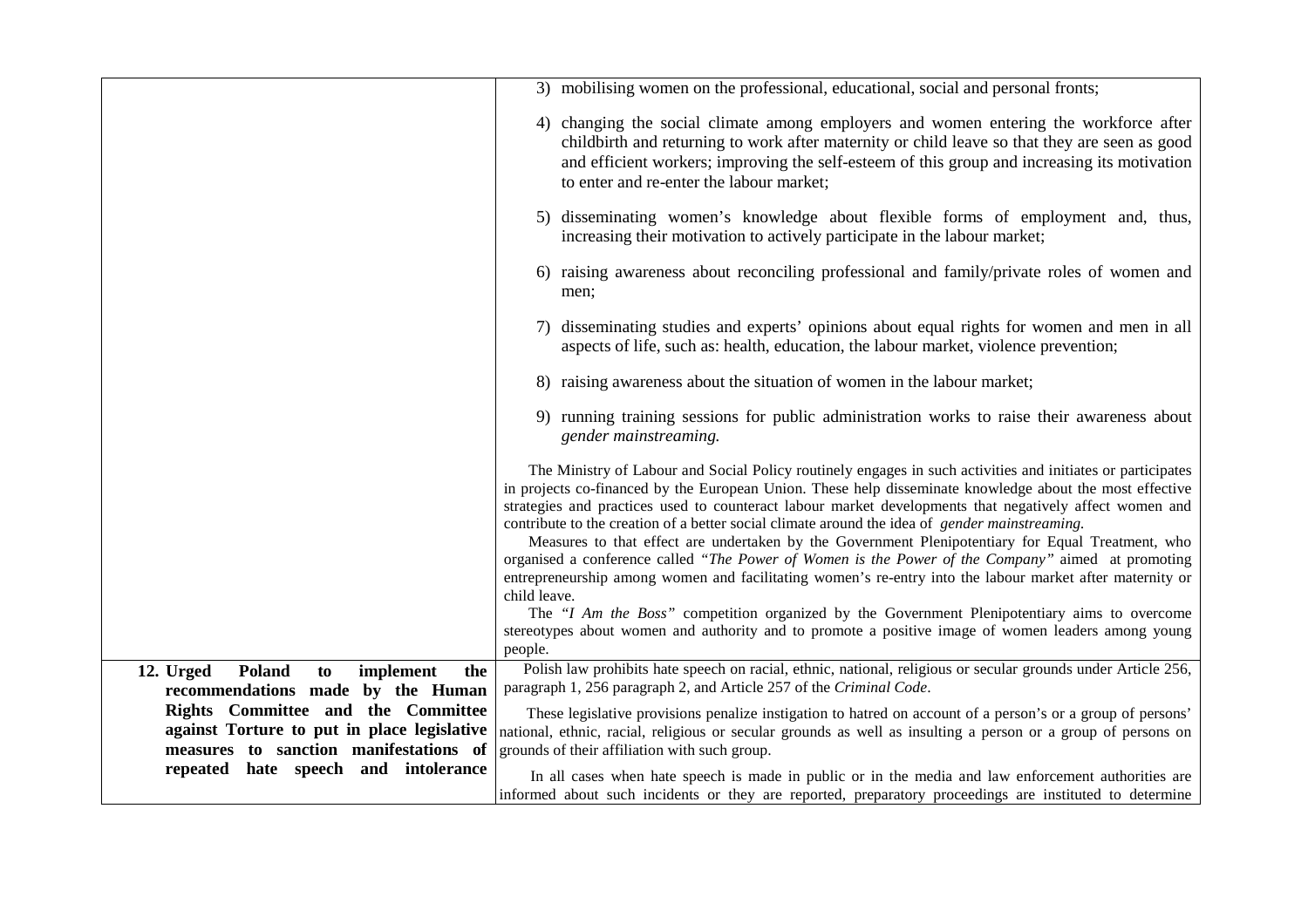| (Slovenia);                                                                                                                                                                                                                     | whether such incident has all the elements of an offence.                                                                                                                                                                                                                                                                                                                                                                                                                                                                                                                                                                                                                                                                                                                                                     |
|---------------------------------------------------------------------------------------------------------------------------------------------------------------------------------------------------------------------------------|---------------------------------------------------------------------------------------------------------------------------------------------------------------------------------------------------------------------------------------------------------------------------------------------------------------------------------------------------------------------------------------------------------------------------------------------------------------------------------------------------------------------------------------------------------------------------------------------------------------------------------------------------------------------------------------------------------------------------------------------------------------------------------------------------------------|
|                                                                                                                                                                                                                                 | Depending on the findings, a decision is then taken to either continue or discontinue the proceedings. This<br>also applies to cases when hate speech is being made by public administration officials, politicians and<br>representatives of religious communities.                                                                                                                                                                                                                                                                                                                                                                                                                                                                                                                                          |
|                                                                                                                                                                                                                                 | Since June 8, 2010, penalisation of behaviour motivated by racism has been extended to include acts<br>involving printing, recording, importing, purchasing, storing, possessing, presenting, transporting or<br>transferring printed matter, recordings or other objects that contain content promoting fascist or totalitarian<br>state system or which incite to hatred or which carry fascist or other totalitarian symbols.                                                                                                                                                                                                                                                                                                                                                                              |
| 13. While enquiring about the status of the<br>legislative proposal aimed at " <i>punishing</i><br>anyone who promotes homosexuality or any<br>other deviance of a sexual nature in<br>education establishment", recommended to | In early 2007, a draft amendment of the Act on the System of Education obligated schools to protect their<br>students against content "threatening their proper mental and moral development" that promoted brutality,<br>violence, hatred or discrimination, pornography and, as such, undermined the principle of protection of<br>marriage and the family, including through the propagation of homosexuality. In mid-2007, the Ministry of<br>National Education worked on a bill to impose fines for pro-gay campaigning at school.                                                                                                                                                                                                                                                                      |
| withdraw it if it has not yet been done                                                                                                                                                                                         | However, as education is a priority of social life and is based on dialogue and social consultations, the<br>proposed amendment did not meet with acceptance and was strongly rejected.                                                                                                                                                                                                                                                                                                                                                                                                                                                                                                                                                                                                                       |
| (Slovenia);                                                                                                                                                                                                                     | As of September 1, 2009, the Polish education system has a new policy basis defined by the Ordinance of<br>the Minister of National Education of December 23, 2008, on Pre-School Education and Comprehensive<br>Education in Different Types of Schools. This policy accounts for the protection of, and guarantees full and<br>equal exercise of all human rights and fundamental freedoms and promotes respect for inalienable dignity of<br>human beings. The new policy grounds require schools to undertake adequate measures to counteract any<br>forms of discrimination and violence. Human rights and counteracting violence are taught as part of different<br>subject curricula, especially in social studies, ethics, education for life in family, the Polish language, history<br>and society. |
| 14. Recommended reinstituting the Office of                                                                                                                                                                                     | To increase the effectiveness of government institutions responsible for protection against discrimination,<br>the office of the Government Plenipotentiary for Equal Treatment was appointed by Ordinance of the                                                                                                                                                                                                                                                                                                                                                                                                                                                                                                                                                                                             |
| the Government Plenipotentiary for the<br>Equality of Men and Women or a similar                                                                                                                                                | Council of Ministers dated April 22, 2008. The Government Plenipotentiary, who is in the rank of a Secretary                                                                                                                                                                                                                                                                                                                                                                                                                                                                                                                                                                                                                                                                                                  |
| governmental structure to serve as an                                                                                                                                                                                           | of State in the Office of the Chairman of the Council of Ministers (the Prime Minister's Office), is charged<br>primarily with implementing the government's policy on equal treatment, including counteracting                                                                                                                                                                                                                                                                                                                                                                                                                                                                                                                                                                                               |
| effective mechanism at the highest possible<br>political level for the promotion of gender                                                                                                                                      | discrimination, especially on grounds of sex, race, ethnic origin, nationality, religion or faith, political views,                                                                                                                                                                                                                                                                                                                                                                                                                                                                                                                                                                                                                                                                                           |
| equality and to coordinate the integration                                                                                                                                                                                      | age, disability, sexual orientation, marital or family status.<br>The Government Plenipotentiary also provides opinion on legislative acts, monitors the situation and                                                                                                                                                                                                                                                                                                                                                                                                                                                                                                                                                                                                                                        |
| of gender perspective across all sectors                                                                                                                                                                                        | coordinates government activities aimed at eliminating all forms of discrimination.                                                                                                                                                                                                                                                                                                                                                                                                                                                                                                                                                                                                                                                                                                                           |
| (Slovenia);                                                                                                                                                                                                                     | The office of the Government Plenipotentiary for Equal Treatment as a body responsible for performing<br>tasks relating to the implementation of the principle of equal treatment is also referred to in the Act on the                                                                                                                                                                                                                                                                                                                                                                                                                                                                                                                                                                                       |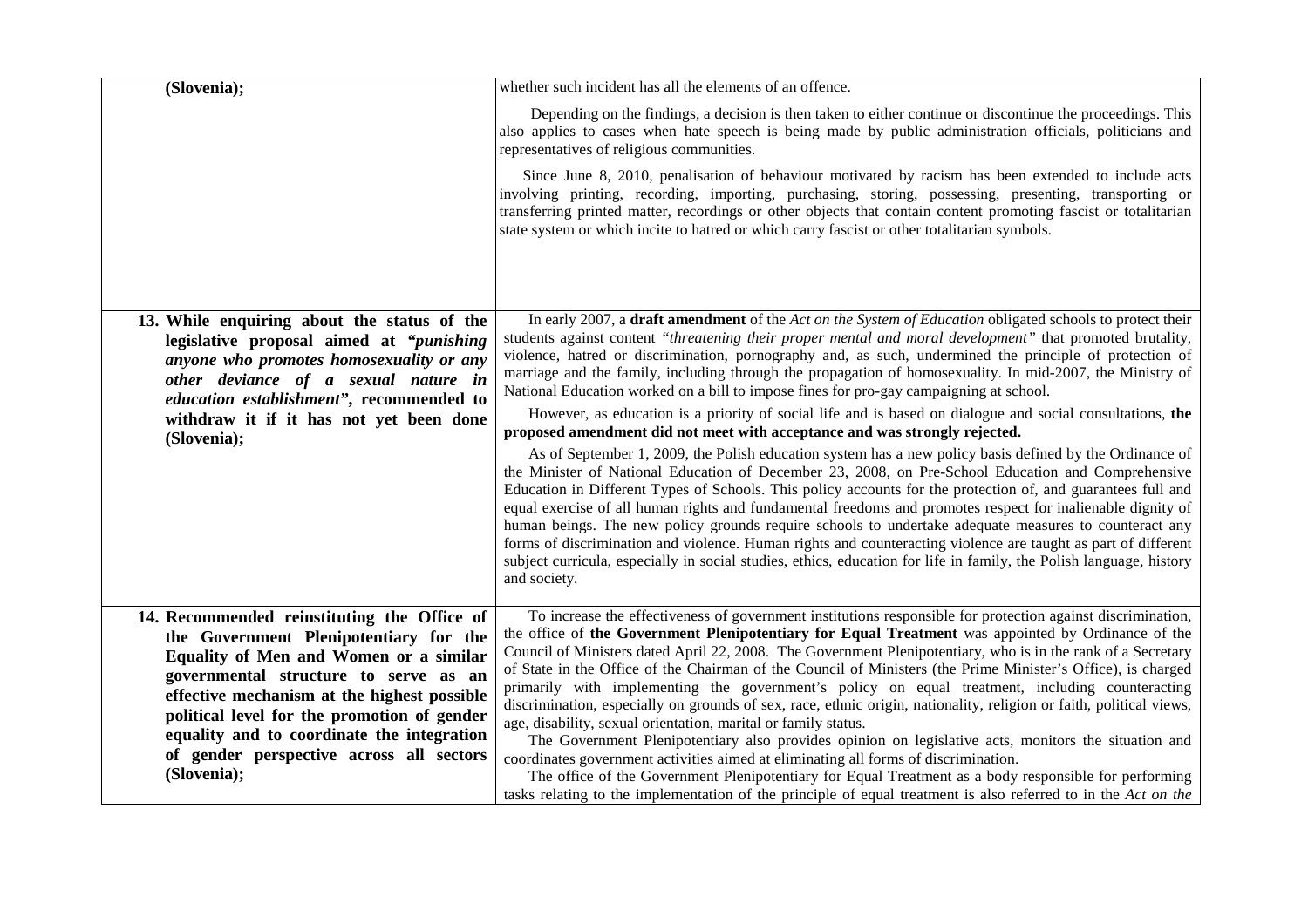|                                                                                     | Implementation of Certain European Union Legal Provisions on Equal Treatment, which entered into force                                                                                                                                                                                                                                                                                                                                                                                                                                                                                                                                                                                                                                                                                  |
|-------------------------------------------------------------------------------------|-----------------------------------------------------------------------------------------------------------------------------------------------------------------------------------------------------------------------------------------------------------------------------------------------------------------------------------------------------------------------------------------------------------------------------------------------------------------------------------------------------------------------------------------------------------------------------------------------------------------------------------------------------------------------------------------------------------------------------------------------------------------------------------------|
|                                                                                     | on January 1, 2011.<br>Poland followed up on the recommendation and has liberalised legislative provisions concerning libel and                                                                                                                                                                                                                                                                                                                                                                                                                                                                                                                                                                                                                                                         |
| 15. Recommended to Poland that laws on press<br>offences be liberalized (Slovenia); | slander committed in the mass media.                                                                                                                                                                                                                                                                                                                                                                                                                                                                                                                                                                                                                                                                                                                                                    |
|                                                                                     | Prior to June 2010, libel and slander committed in the mass media (the press, radio, television, book                                                                                                                                                                                                                                                                                                                                                                                                                                                                                                                                                                                                                                                                                   |
|                                                                                     | publications, electronic recordings or the Internet) was punishable by up to two years in prison. This piece of                                                                                                                                                                                                                                                                                                                                                                                                                                                                                                                                                                                                                                                                         |
|                                                                                     | legislation raised doubts and has been changed through an amendment to the Criminal Code, which entered                                                                                                                                                                                                                                                                                                                                                                                                                                                                                                                                                                                                                                                                                 |
|                                                                                     | into force on June 8, 2010.                                                                                                                                                                                                                                                                                                                                                                                                                                                                                                                                                                                                                                                                                                                                                             |
|                                                                                     | The amendment reduced the penalty for libel or slander in the mass media to up to one year in prison.                                                                                                                                                                                                                                                                                                                                                                                                                                                                                                                                                                                                                                                                                   |
|                                                                                     | Under this amended law, other libel or slander offences committed otherwise than in the mass media are now                                                                                                                                                                                                                                                                                                                                                                                                                                                                                                                                                                                                                                                                              |
|                                                                                     | punishable by a pecuniary fine or by restriction of liberty.                                                                                                                                                                                                                                                                                                                                                                                                                                                                                                                                                                                                                                                                                                                            |
| 16. While commending the Government on the                                          | Regular inter-ministerial meetings that coordinate the measures taken by the Government in this area are                                                                                                                                                                                                                                                                                                                                                                                                                                                                                                                                                                                                                                                                                |
| measures already taken, in particular the                                           | held to implement the recommendation of the Human Rights Committee.                                                                                                                                                                                                                                                                                                                                                                                                                                                                                                                                                                                                                                                                                                                     |
| draft act on equal treatment, the system of                                         | The Polish Government is making efforts to implement all the Human Rights Committee                                                                                                                                                                                                                                                                                                                                                                                                                                                                                                                                                                                                                                                                                                     |
| human rights advisers, and related research                                         | recommendations. To this end, it organises social campaigns, runs assistance programs, like for example, the                                                                                                                                                                                                                                                                                                                                                                                                                                                                                                                                                                                                                                                                            |
| and training, recommended that steps                                                | "Networks of Assistance to Offence Victims", making information available on the Internet site                                                                                                                                                                                                                                                                                                                                                                                                                                                                                                                                                                                                                                                                                          |
| continue to be taken by Poland to follow up                                         | www.pokrzywdzeni.gov.pl, improving the living conditions of juveniles in youth custody centres and shelters                                                                                                                                                                                                                                                                                                                                                                                                                                                                                                                                                                                                                                                                             |
| on the recommendations of the Human                                                 | for juveniles, as well as by amending legislative provisions to ensure more effective penalisation of offences                                                                                                                                                                                                                                                                                                                                                                                                                                                                                                                                                                                                                                                                          |
| <b>Rights Committee (Canada);</b>                                                   | covered by the Civil Procedure Code.                                                                                                                                                                                                                                                                                                                                                                                                                                                                                                                                                                                                                                                                                                                                                    |
|                                                                                     | The Criminal Code is an example of amended statutes. In June 2010, an amendment entered into force<br>that penalises acts committed on racist grounds, involving production, recording, importing, purchasing,<br>storing, possession, presentation, transportation or transfer of printed matter, recordings or other objects<br>whose contents promote fascist or totalitarian state system or which instigate to hatred on national, ethnic,<br>racial, religious or secular grounds, or which carry fascist or other totalitarian symbols. The perpetrator of<br>such acts has not committed an offence if he or she has done so as part of his or her artistic, educational,<br>collecting hobby or research activity.                                                             |
|                                                                                     | The amended Criminal Code also contains a definition of human trafficking (which includes an open<br>catalogue of different forms of human trafficking), which has been modelled on the definitions found in<br>international agreements (including the Palermo Protocol).                                                                                                                                                                                                                                                                                                                                                                                                                                                                                                              |
|                                                                                     | Notwithstanding the above measures, preparatory proceedings involving alleged offences committed on<br>racial grounds are being monitored.                                                                                                                                                                                                                                                                                                                                                                                                                                                                                                                                                                                                                                              |
|                                                                                     | The Plenipotentiary of the Chief of Police for Human Rights Protection, following an evaluation of the<br>system of protection of human rights and freedoms carried out in the Police force in 2010, undertook<br>measures to enhance effective teaching of the practical aspects of human rights and individual freedoms and<br>professional ethics and their protection as part of the basic professional training of policemen. These measures<br>are intended to make policemen act in a more professional manner in policeman-citizen contacts and enhance<br>the professional group's bonds between policemen, based on tolerance and mutual respect. Visits to Police<br>academies will be continued to see how classes in human rights and individual freedoms and professional |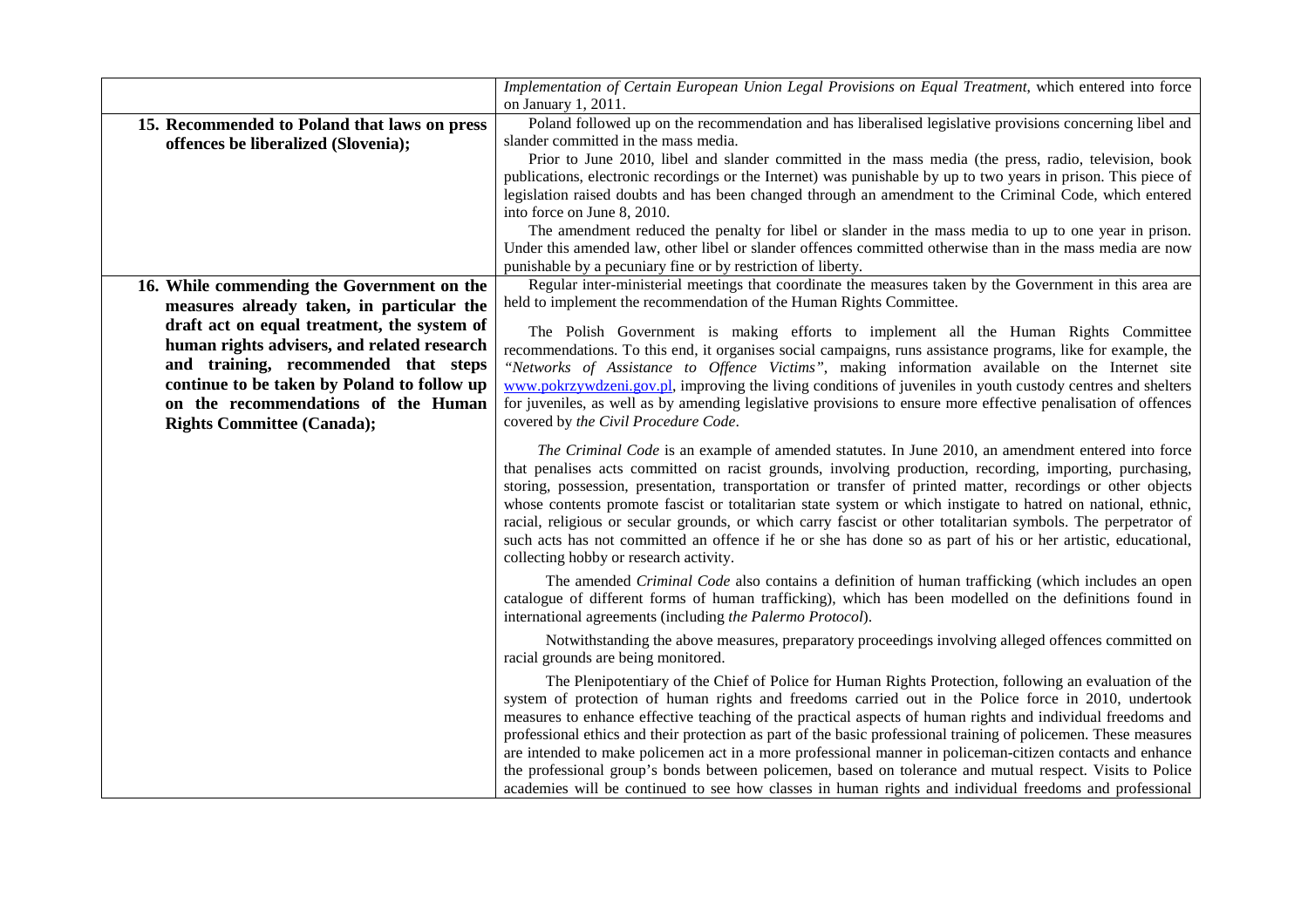|                                                                                                                                                                                                                                                                                                                                                         | ethics are progressing.                                                                                                                                                                                                                                                                                                                                                                                                                                                                                                                                                                                                                                                                                                                                                                                                                                                                                                                                                                                                                                                                                                                                                                                                                                                                                                                                                                                                                                                                                                                                                                                                                                                                                                                                                                                                                                                                                                                                                                                                                                   |
|---------------------------------------------------------------------------------------------------------------------------------------------------------------------------------------------------------------------------------------------------------------------------------------------------------------------------------------------------------|-----------------------------------------------------------------------------------------------------------------------------------------------------------------------------------------------------------------------------------------------------------------------------------------------------------------------------------------------------------------------------------------------------------------------------------------------------------------------------------------------------------------------------------------------------------------------------------------------------------------------------------------------------------------------------------------------------------------------------------------------------------------------------------------------------------------------------------------------------------------------------------------------------------------------------------------------------------------------------------------------------------------------------------------------------------------------------------------------------------------------------------------------------------------------------------------------------------------------------------------------------------------------------------------------------------------------------------------------------------------------------------------------------------------------------------------------------------------------------------------------------------------------------------------------------------------------------------------------------------------------------------------------------------------------------------------------------------------------------------------------------------------------------------------------------------------------------------------------------------------------------------------------------------------------------------------------------------------------------------------------------------------------------------------------------------|
|                                                                                                                                                                                                                                                                                                                                                         | Since 2006, the Law Enforcement Officers Programme on Combating Hate Crimes (LEOP) has been<br>implemented. This program is coordinated by the Ministry of Interior and Administration and is being carried<br>out by the Police force in cooperation with the Office for Democratic Institutions and Human Rights (of the<br>Organisation for Security and Co-operation in Europe). One of the Program's elements is a system of cascade<br>training courses forming part of the policemen's continuous professional education that was developed by a<br>special team. These training sessions called Specialist Course in Counteracting and Combating Hate Crimes<br>cover subjects like the identification of hate crimes, adequate response to such crimes and counteracting<br>measures.                                                                                                                                                                                                                                                                                                                                                                                                                                                                                                                                                                                                                                                                                                                                                                                                                                                                                                                                                                                                                                                                                                                                                                                                                                                            |
|                                                                                                                                                                                                                                                                                                                                                         | A police team of experts has begun work on developing the next edition of training courses for the<br>chiefs of Police units dealing with the practical aspects of human rights protection.                                                                                                                                                                                                                                                                                                                                                                                                                                                                                                                                                                                                                                                                                                                                                                                                                                                                                                                                                                                                                                                                                                                                                                                                                                                                                                                                                                                                                                                                                                                                                                                                                                                                                                                                                                                                                                                               |
|                                                                                                                                                                                                                                                                                                                                                         | The Early Intervention System, a pilot project, was launched in the Police force, the aim of which is to<br>address specific situations which require a rapid response of the police force. The system has passed its test at<br>local government level and a decision was made to implement it nationwide.                                                                                                                                                                                                                                                                                                                                                                                                                                                                                                                                                                                                                                                                                                                                                                                                                                                                                                                                                                                                                                                                                                                                                                                                                                                                                                                                                                                                                                                                                                                                                                                                                                                                                                                                               |
| 17. Recommended to Poland to ensure that<br>human rights defenders, in particular<br>groups campaigning for equality and<br>against discrimination based on perceived<br>sexual orientation, are allowed to carry out<br>their work in a secure environment, and<br>that the rights to freedom of expression and<br>association are respected (Canada); | Polish law regulating various forms of activities engaged in by persons of different sexual<br>orientation is exhaustive. Such persons enjoy the same rights as the rest of citizens of the Republic<br>of Poland. Like them, they have the right to freedom of expression, association and organisation of<br>peaceful assemblies, different types of events and get-togethers, including: conferences, film<br>festivals, social awareness campaigns. Human rights', including LGBT rights', organisations have<br>full access to public funding, including EU's, channelled through different funds and grants.<br>Some of the campaigns organised by LGBT organisations cover the whole country and are<br>open to everyone. One such example are the equality marches organised on the streets of the biggest<br>Polish cities. Polish law guarantees their organises and participants safety during parades and<br>manifestations (e.g. the <i>Euro Pride</i> parade that took place in Warsaw in 2010).<br>The Polish police have been engaged in many different activities, the aim of which is to<br>facilitate social integration of persons of different sexual orientation and to make them feel more<br>comfortable when acting in the public domain. Since 2011, larger-scale events involving the LGBT<br>community have been monitored by Police Plenipotentiaries for Human Rights Protection ("Human"<br>Rights Advisers"). The Police cooperates on a daily basis with one of the best known LGBT<br>organizations in Poland, "Kampania Przeciwko Homofobii" (The Campaign Against Homophobia)<br>in raising policemen's awareness about such issues and in organising meetings between LGBT<br>communities and police experts.<br>The Ministry of Interior and Administration drafted a bill amending the Right of Assembly Act<br>of July 5, 1990, in order to enhance the implementation of the Constitutional freedom of assembly.<br>This legislative measure was promoted by the European Court of Human Rights judgement of May |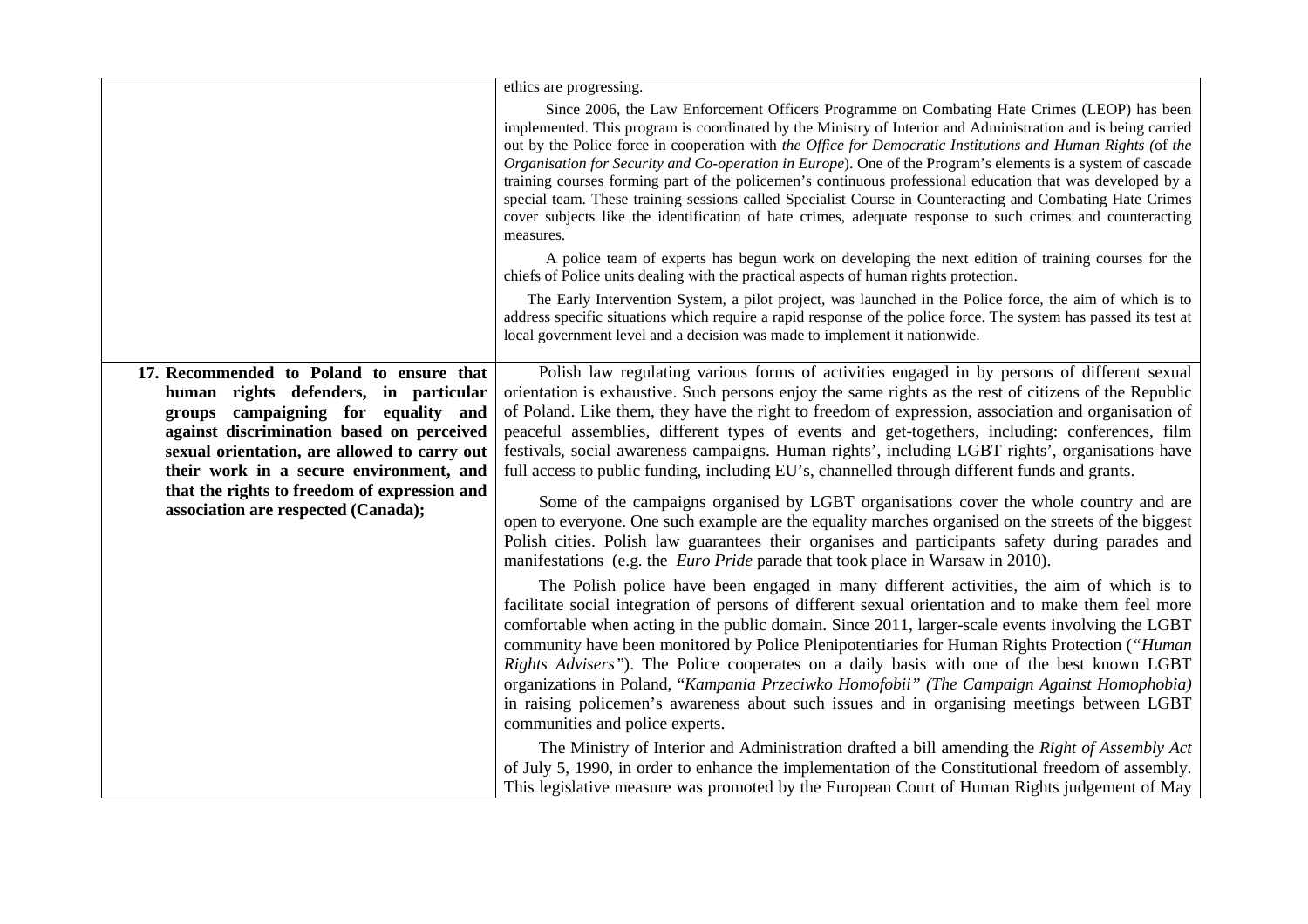|                                                                                                                                                                                                                         | 3, 2007, in Bączkowski and Others versus Poland (Application no. 1543/06).                                                                                                                                                                                                                                                                                                                                                                                                                                                                                                                                                                                                                                                                                                                                                                                                                                                                                                                                                                                                                                                                                                                                                                                                                                                                                                                                                                                                                                                                                                                                                                                                                                                                                                                                                                                                                                           |
|-------------------------------------------------------------------------------------------------------------------------------------------------------------------------------------------------------------------------|----------------------------------------------------------------------------------------------------------------------------------------------------------------------------------------------------------------------------------------------------------------------------------------------------------------------------------------------------------------------------------------------------------------------------------------------------------------------------------------------------------------------------------------------------------------------------------------------------------------------------------------------------------------------------------------------------------------------------------------------------------------------------------------------------------------------------------------------------------------------------------------------------------------------------------------------------------------------------------------------------------------------------------------------------------------------------------------------------------------------------------------------------------------------------------------------------------------------------------------------------------------------------------------------------------------------------------------------------------------------------------------------------------------------------------------------------------------------------------------------------------------------------------------------------------------------------------------------------------------------------------------------------------------------------------------------------------------------------------------------------------------------------------------------------------------------------------------------------------------------------------------------------------------------|
| 18. While commending the Government for the<br>measures already taken in combating<br>violence against women, recommended that<br>steps continue to be taken to follow up on<br>the recommendations of the Human Rights | The Act of June 10, 2010 on the Amendement of the Act on Counteracting Domestic Violence<br>and Other Acts, entered into force on August 1, 2010. It has introduced a number of changes to<br>more effectively combat domestic violence and to protect its victims.<br>Namely, new measures to isolate the perpetrator from the victim, like:                                                                                                                                                                                                                                                                                                                                                                                                                                                                                                                                                                                                                                                                                                                                                                                                                                                                                                                                                                                                                                                                                                                                                                                                                                                                                                                                                                                                                                                                                                                                                                        |
| <b>Committee and CEDAW (Canada);</b>                                                                                                                                                                                    | the possibility to issue an order for the perpetrator to leave the premises he or she occupies<br>1)<br>with the victim,<br>a special, fast-track procedure enabling placement of a perpetrator of violence in detention<br>2)<br>following violation of probation terms.<br>the possibility to take a child away from his / her family by a social worker in case of direct<br>3)<br>threat to the child's life or health.<br>The amended Act also gives a more prominent role to non-governmental organisations in<br>counteracting domestic violence and provides for interdisciplinary groups to be established in<br>municipalities.<br>See also: response to Recommendation no. 2<br><b>Platform for Action Stop Sexual Violence in Poland</b><br>On November 25, 2010, ten years after the United Nations established the International Day for the<br>Elimination of Violence against Women, the Government Plenipotentiary for Equal Treatment announced the<br>creation in Poland of a Platform for Action against sexual violence "Stop Sexual Violence in Poland".<br>The inter-ministerial and inter-sectoral Platform for Action, which includes the Ministry of Health, the<br>Ministry of Justice, the Ministry of Interior and Administration, the Police and the Prosecutor's Office, as well<br>as NGOs, works to effectively combat sexual violence in Poland. One of the Platform's results is the Police<br>Conduct and Medical Unit Procedure for Dealing with Victims of Sexual Violence.<br>Poland and Spain have initiated work on a proposal for a European Protection Warrant<br>Directive. This initiative aims to enhance the protection of victims against recurring attempts by<br>persons threatening victims who have moved to another EU country and are being followed by<br>them. Protection measures are intended to safeguard victims against perpetrators who endanger their |
| 19. Encouraged Poland to use a comprehensive<br>approach to the promotion of gender<br>equality, in particular by adopting a                                                                                            | lives, physical and mental integrity, personal and sexual freedom.<br>See: response to Recommendations nos. 6 and 11.                                                                                                                                                                                                                                                                                                                                                                                                                                                                                                                                                                                                                                                                                                                                                                                                                                                                                                                                                                                                                                                                                                                                                                                                                                                                                                                                                                                                                                                                                                                                                                                                                                                                                                                                                                                                |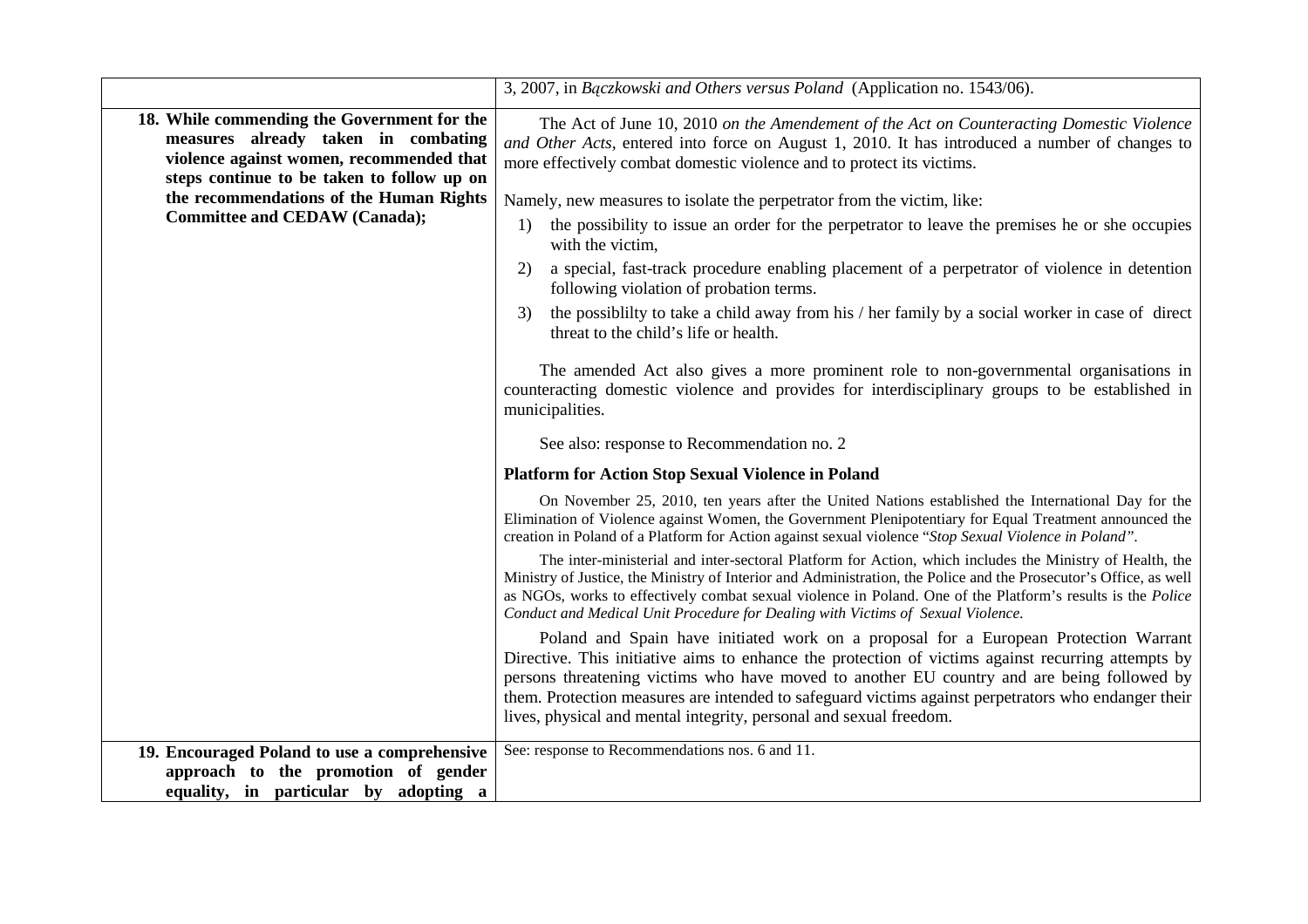| comprehensive law on gender equality as                                                                                                                                                                                                                  |                                                                                                                                                                                                                                                                                                                                                                                                                                                                                                                                                                                                                                                                                                                                                                                                                                                                                                                                                                                                                                                                                                                                                                                                                                                                                                                                                                                                                                                                                                                                   |
|----------------------------------------------------------------------------------------------------------------------------------------------------------------------------------------------------------------------------------------------------------|-----------------------------------------------------------------------------------------------------------------------------------------------------------------------------------------------------------------------------------------------------------------------------------------------------------------------------------------------------------------------------------------------------------------------------------------------------------------------------------------------------------------------------------------------------------------------------------------------------------------------------------------------------------------------------------------------------------------------------------------------------------------------------------------------------------------------------------------------------------------------------------------------------------------------------------------------------------------------------------------------------------------------------------------------------------------------------------------------------------------------------------------------------------------------------------------------------------------------------------------------------------------------------------------------------------------------------------------------------------------------------------------------------------------------------------------------------------------------------------------------------------------------------------|
| recommended by the CEDAW (Austria);                                                                                                                                                                                                                      |                                                                                                                                                                                                                                                                                                                                                                                                                                                                                                                                                                                                                                                                                                                                                                                                                                                                                                                                                                                                                                                                                                                                                                                                                                                                                                                                                                                                                                                                                                                                   |
| 20. Recommended that Poland publish the<br>results of the study carried out by the<br>Government in order to detect on Polish<br>territory any secret detention centres for<br>foreign citizens accused of terrorist<br>activities (Russian Federation); | The Appellate Prosecutor's Office is continuing its investigation, began on March 11, 2008, into alleged<br>breach of authority by public officials. Procedural acts carried out in the course of proceedings aim to verify<br>the circumstances of airplanes used by the Central Intelligence Agency of the United States of America<br>landing while bypassing normal passport and customs-clearing procedures between 2002-2003 at the<br>Szczytno-Szymany International Airport and the alleged illegal deprivation of liberty of terrorist suspects in a<br>secret detention centre.<br>Due to the fact that the proceedings are classified, it is not possible to report on the investigation findings,<br>its scope, detailed course and methodology. At the present stage of the investigation, it is not possible to<br>determine when it will be completed.                                                                                                                                                                                                                                                                                                                                                                                                                                                                                                                                                                                                                                                             |
| 21. Recommended<br>that Poland<br>that<br>ensure<br>adequate measures provided for in the law on<br>lustration comply with Polish obligations under<br>fundamental international human<br>rights<br>instruments (Russian Federation);                    | In recent years the European Court of Human Rights has ruled in a number of cases against Poland,<br>finding violations of the principle of equality of arms in lustration proceedings.<br>As a result of the ECHR rulings, the Polish Parliament adopted the Act on Disclosure of Information<br>about State Secret Service Documents dating from 1944-1990 and the Contents of Such Documents (the<br>"Act"). To ensure full respect of process guarantees and human rights, the Act grants lustrated persons all the<br>rights provided to a suspected/accused person under the The Code of Criminal Procedure. It also introduced<br>one more important change, namely that lustration proceedings are conducted in open court, unless the<br>lustrated person motions for the whole trial or part of, to the extend it may be open, to be heard in closed<br>court. A case may be ordered to be heard in closed court ex officio or at the prosecutor's motion if there are<br>grounds to believe that state secrets could be disclosed. The lustration case files are open and so a party to<br>such proceedings can use the whole body of evidence to set his or her line of defence.<br>The Act was reviewed to find out whether it complies with the Constitution of the Republic of Poland<br>(Constitutional Court judgement of May 11, 2007). As a result, the Act's provisions were aligned with the<br>Constitutional protection of civil rights. The Constitutional Court ruled that every individual, including a |
| 22. Recommended to Poland to continue to promote                                                                                                                                                                                                         | public official, accused publicly of working for, serving or collaborating with, the state secret service, may<br>apply for the institution of the so-called auto-lustration proceedings.<br>The current lustration procedure guarantees persons to whom it applies all the rights provided under the<br>Constitution and the Code of Criminal Procedure, including: the presumption of innocence, the right to<br>defence, freedom to evaluate evidence in lustration proceedings, the substantive truth principle and the<br>principle of beyond reasonable doubt in favour of the lustrated person.<br>In order to promote the participation of women in public and political life, a parity system was introduced                                                                                                                                                                                                                                                                                                                                                                                                                                                                                                                                                                                                                                                                                                                                                                                                             |
| the participation of women in the public and                                                                                                                                                                                                             | by the Act of January 5, 2011 amending the electoral law to the European Parliament, the Parliament of the                                                                                                                                                                                                                                                                                                                                                                                                                                                                                                                                                                                                                                                                                                                                                                                                                                                                                                                                                                                                                                                                                                                                                                                                                                                                                                                                                                                                                        |
| political life of the country until they have                                                                                                                                                                                                            | Republic of Poland as well as local government councils.                                                                                                                                                                                                                                                                                                                                                                                                                                                                                                                                                                                                                                                                                                                                                                                                                                                                                                                                                                                                                                                                                                                                                                                                                                                                                                                                                                                                                                                                          |
| gradually achieved a level of gender equality                                                                                                                                                                                                            | The number of women candidates may not be smaller than 35% of the total number of candidates running                                                                                                                                                                                                                                                                                                                                                                                                                                                                                                                                                                                                                                                                                                                                                                                                                                                                                                                                                                                                                                                                                                                                                                                                                                                                                                                                                                                                                              |
| (Cuba);                                                                                                                                                                                                                                                  | for elections to the above-mentioned bodies and, at the same time, the number of men candidates may not be                                                                                                                                                                                                                                                                                                                                                                                                                                                                                                                                                                                                                                                                                                                                                                                                                                                                                                                                                                                                                                                                                                                                                                                                                                                                                                                                                                                                                        |
|                                                                                                                                                                                                                                                          | less than 35% of all the candidates. In the event that the required quota is not met and this defect is not                                                                                                                                                                                                                                                                                                                                                                                                                                                                                                                                                                                                                                                                                                                                                                                                                                                                                                                                                                                                                                                                                                                                                                                                                                                                                                                                                                                                                       |
|                                                                                                                                                                                                                                                          | removed in the time provided, such a list of candidates proposed for election is not registered.<br>Promotion measures addressed to young people, such as the "I Am the Boss" competition, first held in                                                                                                                                                                                                                                                                                                                                                                                                                                                                                                                                                                                                                                                                                                                                                                                                                                                                                                                                                                                                                                                                                                                                                                                                                                                                                                                          |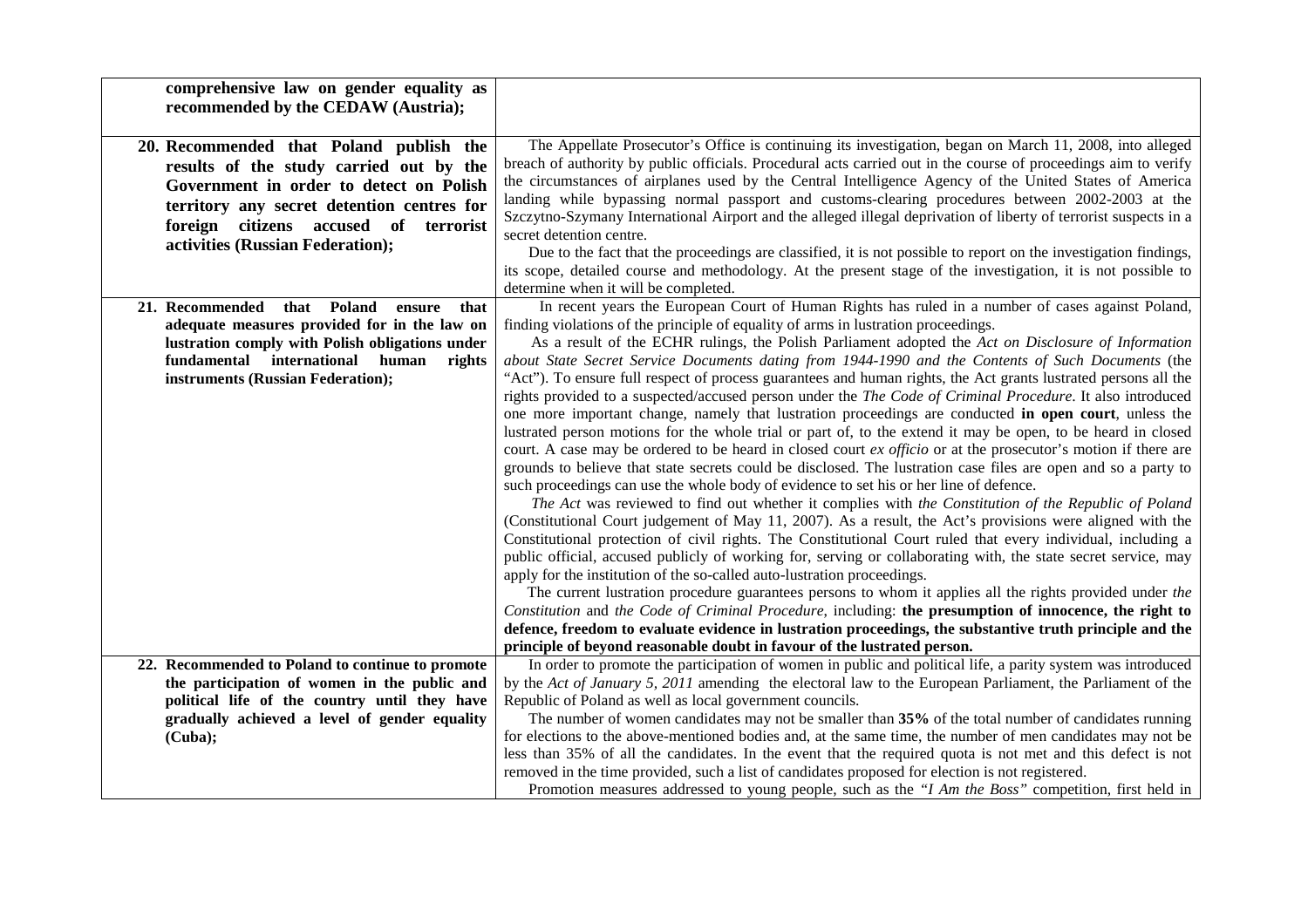|                                                                                                                                                                                                                                                                                                     | 2010, are also being carried out. The aim of this competition is to break the stereotypes regarding women and<br>power and to promote a positive image of women as leaders among the younger generation.<br>The <i>Labour Code</i> was amended to allow fathers to take father's leave and it was further<br>amended in December 2010, to allow adopted fathers to do the same. These measures are aimed to<br>help women and men reconcile professional and family obligations, to provide equal opportunities<br>in the labour market to both sexes and to promote active fatherhood and a family model based on<br>partnership.                                                                                                                                                                                                                                                                            |
|-----------------------------------------------------------------------------------------------------------------------------------------------------------------------------------------------------------------------------------------------------------------------------------------------------|---------------------------------------------------------------------------------------------------------------------------------------------------------------------------------------------------------------------------------------------------------------------------------------------------------------------------------------------------------------------------------------------------------------------------------------------------------------------------------------------------------------------------------------------------------------------------------------------------------------------------------------------------------------------------------------------------------------------------------------------------------------------------------------------------------------------------------------------------------------------------------------------------------------|
| 23. Encouraged Poland to intensify its efforts to<br>fight against all forms of discrimination, be it<br>racial, national or social, and to promote and<br>protect dignity and equality which are the<br>guiding principles of concrete and effective<br>implementation of human rights (Cameroon); | In 2006, appellate prosecutor's offices have appointed consultants for this category of offences, whose<br>main task is to provide assistance to prosecutors who run and oversee such legal proceedings, which makes<br>the relevant practice more uniform and eliminates errors committed in their course.<br>Since 2004, a Monitor Unit for Racism and Xenophobia operates in the Ministry of Interior and<br>Administration which monitors cases of racism, xenophobia or anti-Semitism and in this area cooperates with<br>the Chief of Police's and Chief of Border Guards' Plenipotentiaries for Human Rights Protection and with a<br>prosecutor – consultant on racism from the General Prosecutor's office. The Group follows the handling of<br>such cases from the moment an incident is reported, through the work of the Police, the prosecutor's office, up<br>to the end of court proceedings. |
|                                                                                                                                                                                                                                                                                                     | Every year many subsidies are allocated to carry out public tasks relating to preservation of the cultural<br>identities of national and ethnic minorities and to civic counselling provided to victims of racial, national or<br>ethnic discrimination. These efforts help change people's mentality and thinking about national and ethnic<br>minorities and their cultures and provide means of addressing discrimination and related offences. In addition,<br>training courses and seminars are organized on the subject, with the participation of NGOs, to raise social<br>awareness about anti-racist attitudes. Training curricula for Police, Border Guards and civil servants now<br>include a human rights component and instructions on how to counteract racist attitudes.                                                                                                                      |
|                                                                                                                                                                                                                                                                                                     | During the last three years of its work, the Government Plenipotentiary for Equal Treatment has<br>engaged in a number of system-based, educational and promotional campaigns, including:<br>The National Program for Counteracting Racial Discrimination, Xenophobia and the related<br>1)<br>Intolerance (2004-2009) that will be continued in the years 2010-2013. In order to ensure<br>coordination and evaluation of actions, a Council for the Prevention of Racial Discrimination,<br>Xenophobia and the related Intolerance, an opinion-making and advisory body of the Council of<br>Ministers, is planned to be created;                                                                                                                                                                                                                                                                           |
|                                                                                                                                                                                                                                                                                                     | Analysis of textbooks to see how they address the issue of equal treatment and combating<br>2)<br>discrimination on the grounds of sex, race, ethnic origin, nationality, religion, faith, political views,<br>age, sexual orientation, marital and family status;<br>Educational and promotional measures such as: I and II Conference "NO to Racism in Sport",<br>3)<br>Conference "How to Bring Up Children so that They Do Not Think in Stereotypes", the Diversity Day,<br>which is a part of the EU campaign "For Diversity $-$ Against Discrimination"; the "The Power of<br>Women is the Power of the Company" conference; "I Am the Boss" and "Father at Work, Father at                                                                                                                                                                                                                             |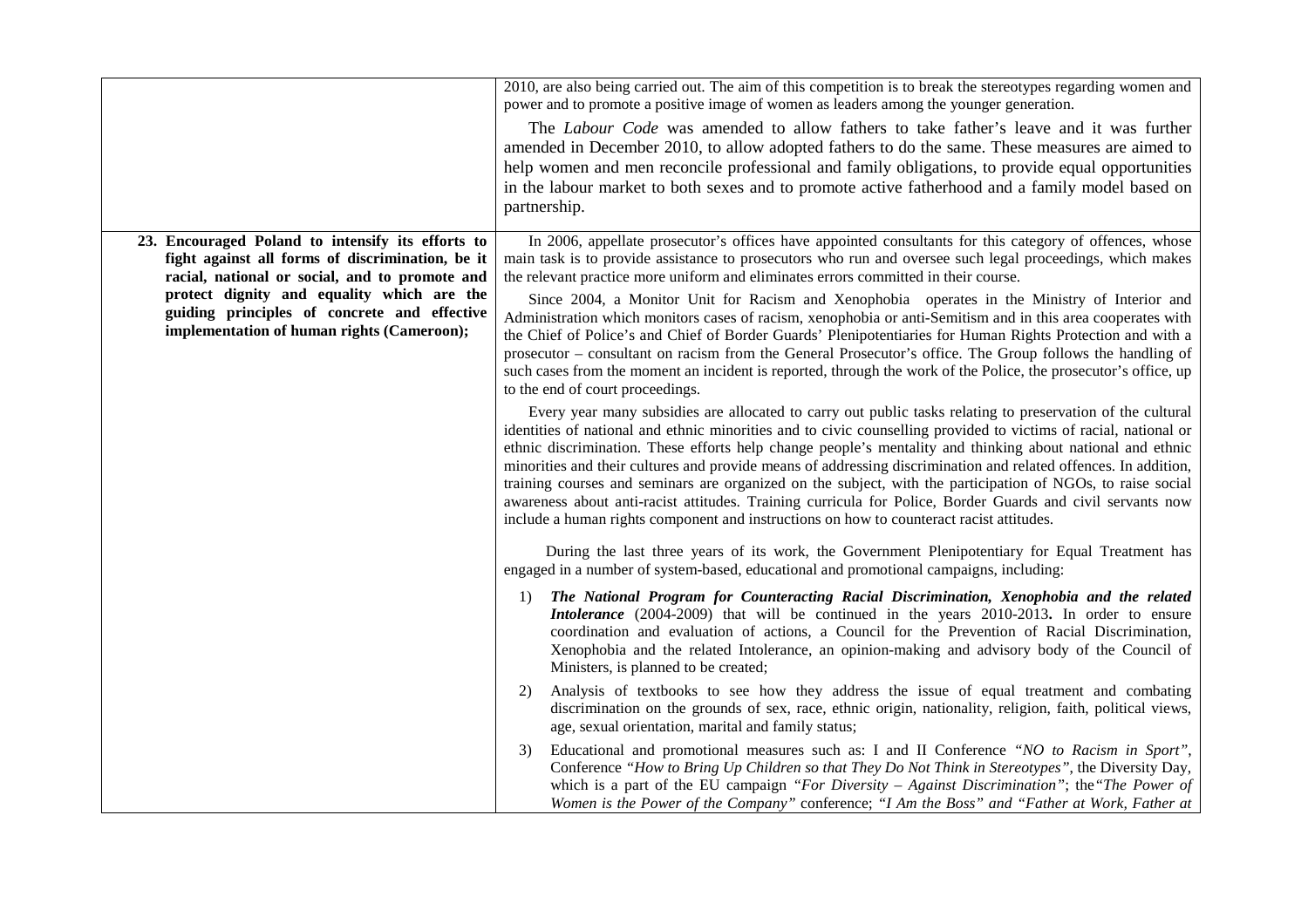| Home" competitions.                                                                                                                                                                                                                                                                                                                                                                                                                                                                                                                                           |
|---------------------------------------------------------------------------------------------------------------------------------------------------------------------------------------------------------------------------------------------------------------------------------------------------------------------------------------------------------------------------------------------------------------------------------------------------------------------------------------------------------------------------------------------------------------|
| Establishing an award of the Government Plenipotentiary for Equal Treatment in a breaking<br>4)<br>stereotypes in advertising competition - "Cristal Crowbars";                                                                                                                                                                                                                                                                                                                                                                                               |
| An election TV spot "We Are Different – We Are Equal" promoting equality irrespective of sex, age,<br>5)<br>race, disability or sexual orientation.                                                                                                                                                                                                                                                                                                                                                                                                           |
| In addition, the Government Plenipotentiary acts or intervenes in response to complaints or information<br>from citizens, citizen groups or NGOs. His main task is to provide assistance to people who run or oversee<br>these proceedings so as to make the relevant practice more uniform and to eliminate errors committed in their<br>course.                                                                                                                                                                                                             |
| To make EURO 2012 championships safe ("Feel safe, have fun") involves not only proper preparation<br>of the security and public order forces, but also ensuring a friendly stadium atmosphere, friendly public space<br>and providing access to information, professional service and medical care to event participants.                                                                                                                                                                                                                                     |
| The Polish government supports initiatives the aim of which is to develop positive attitudes and<br>mentality of Polish fans – young and old alike – who will create stadium atmosphere in the near future. A key<br>element of this approach is prevention. Promotion of positive rules of fan support, especially among children<br>and school students – by eliminating many prejudices and overcoming stereotypes, will lead to the creation of<br>a fan culture that respects the rules of <i>fair play</i> . The important decisions this respect were: |
| the adoption of the Act on Safety of Mass Events and its amendment,<br>1)                                                                                                                                                                                                                                                                                                                                                                                                                                                                                     |
| the appointment of a Security Council for Sports Events, an opinion and advisory body of the Prime<br>2)<br>Minister, charged with developing and supporting prevention programs and with coordinating and<br>monitoring projects aimed at preventing discrimination in relation to sports events.                                                                                                                                                                                                                                                            |
| Preventive measures consists mainly of national, regional and local programs carried out in<br>collaboration with government and non-government institutions, of which:                                                                                                                                                                                                                                                                                                                                                                                       |
| 1) Razem Bezpieczniej (Safer Together) (national) – local activities carried out in cooperation with<br>partners to improve safety complement a government-led program to improve safety and reduce anti-<br>social behaviour,                                                                                                                                                                                                                                                                                                                                |
| 2) Kibice Razem (Fans Together) (in UEFA EURO 2012 host cities) – the aim of which is to create local<br>centres working long-term to teach and educate football fans (fan-coaching) – the program has been<br>developed by the PL.2012 Company,                                                                                                                                                                                                                                                                                                              |
| 3) Counteracting aggression and social deviance among children and young people through sports<br>(national) – an educational program addressed to children and young people which led to the<br>publication of an updated handbook Program for Countering Aggression and Deviance among<br>Children and Young People through Sports - a program participant's handbook,                                                                                                                                                                                      |
| 4) <i>Jestem fair (I am fair)</i> (local and now regional) – educating fans by resorting to the principle of <i>fair</i><br>play as an educational element of combating racism, xenophobia and anti-Semitism on football<br>stadiums.                                                                                                                                                                                                                                                                                                                         |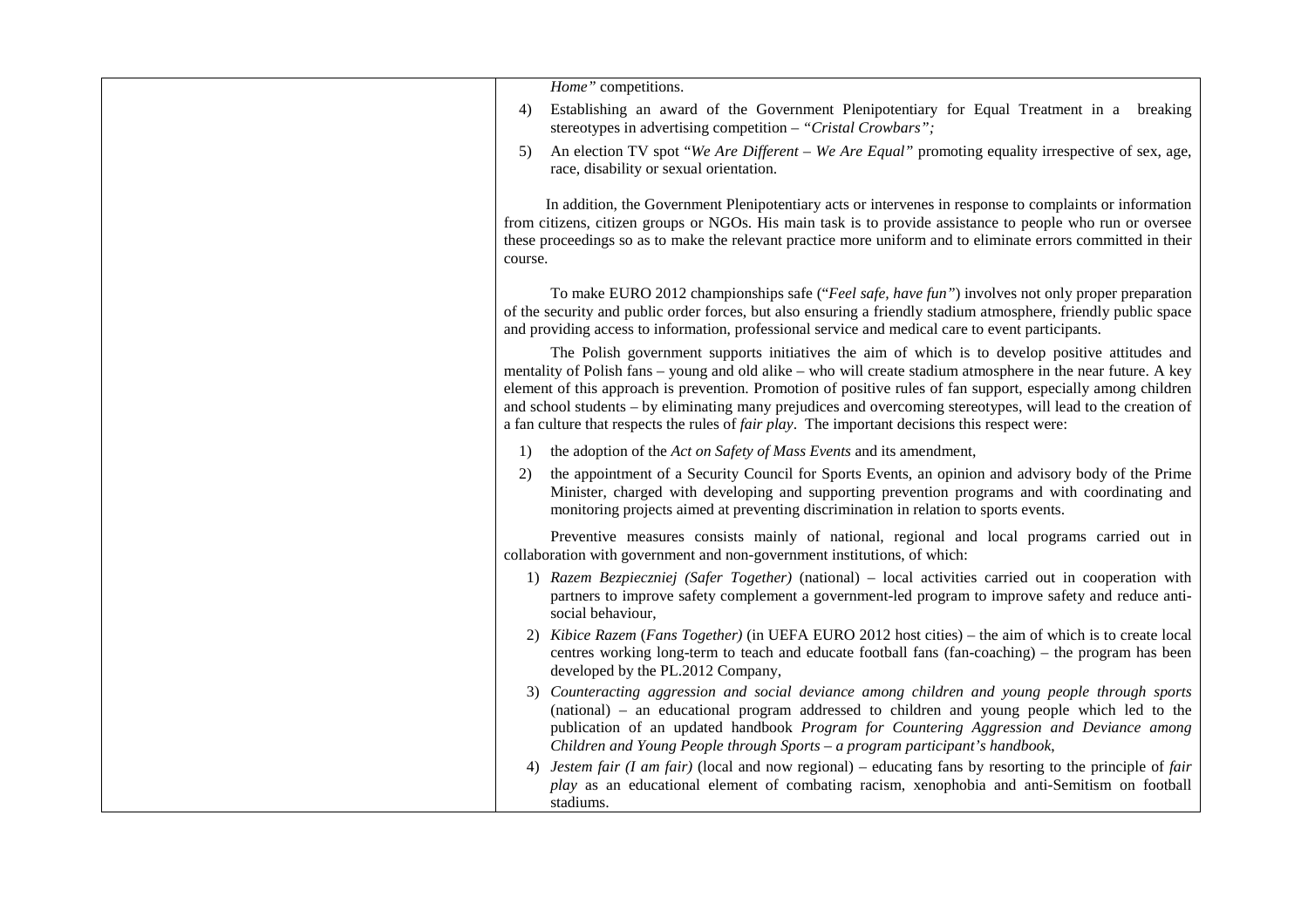| Poland is not bound by the provisions of the International Convention on the Protection of the Rights<br>of All Migrant Workers and Members of Their Families (ICRMW).<br>The Convention's provisions have been analyzed carefully and a position was prepared on its possible<br>adoption. The analysis has shown that Polish law guarantees migrant workers and members of their families<br>the majority of rights accorded under the Convention. Were it to be ratified, the legislative provisions on<br>migrant workers employed legally in Poland would have to be amended and far-reaching changes with respect<br>to the situation of illegal workers would have to be made. Poland does not conduct a workers' migration<br>policy – its labour market is, in principle, closed to foreigners (except for citizens of EU Member States). In<br>addition, in view of the limited scale of current emigration and immigration, there is no need to expand<br>migrant workers assistance services or to adopt actions in cooperation with other states, as required by the<br>Convention.                                                                                                                                                                                                                                                                                                                                                                                                                                                                                                                                                                                                                                                                                                                                                                                                                                                                                                                                                                                                                                                                                                                                                                                                            |
|-------------------------------------------------------------------------------------------------------------------------------------------------------------------------------------------------------------------------------------------------------------------------------------------------------------------------------------------------------------------------------------------------------------------------------------------------------------------------------------------------------------------------------------------------------------------------------------------------------------------------------------------------------------------------------------------------------------------------------------------------------------------------------------------------------------------------------------------------------------------------------------------------------------------------------------------------------------------------------------------------------------------------------------------------------------------------------------------------------------------------------------------------------------------------------------------------------------------------------------------------------------------------------------------------------------------------------------------------------------------------------------------------------------------------------------------------------------------------------------------------------------------------------------------------------------------------------------------------------------------------------------------------------------------------------------------------------------------------------------------------------------------------------------------------------------------------------------------------------------------------------------------------------------------------------------------------------------------------------------------------------------------------------------------------------------------------------------------------------------------------------------------------------------------------------------------------------------------------------------------------------------------------------------------------------------|
| The Polish law concerning the prosecution of criminal acts of torture and other cruel, inhuman or<br>degrading treatment or punishment and prevention of such acts is exhaustive and in compliance with<br>international standards. Thus, it guarantees a high level of protection of human beings.<br>The use of methods banned under the Convention Against Torture and Other Cruel, Inhuman or<br>Degrading Treatment or Punishment is not permitted in Poland. The Polish Criminal Code provides for a<br>penalty of between one and ten years imprisonment for the use of force, illegal threats or other form of<br>physical or mental cruelty by a public official or person acting in his/her name in order to obtain specific<br>testimony, explanations, information or statements. Furthermore, the Code penalizes physical or mental<br>cruelty against a person legally deprived of liberty, with punishment also envisaged for public officials who<br>allow the commitment of such acts in dereliction of their duty. Any other abuse of force by public officials<br>during the fulfilment of their duties, or in dereliction of duty, reported by the injured party or otherwise<br>disclosed, is investigated in each instance through preparatory proceedings, being treated as autonomous<br>crimes of abuse of authority or dereliction of duty, or cumulatively with other applicable offences.<br>Preparatory proceedings in such cases are conducted as own investigations by prosecutors, who<br>perform all the procedures personally, which restricts the possibility of interference. In view of the identity of<br>the potential perpetrator, such investigations are marked by a meticulous approach to the obtainment of<br>evidence.<br>Furthermore, it should be pointed out that Poland is a party to various international accords concerned<br>with the prosecution of the perpetrators of torture. The definitions of torture contained in these conventions<br>constitute part of the Polish legal order and are applied directly by Polish courts.<br>As a consequence of the ratification of the Optional Protocol to the Convention against Torture (OP<br>CAT), the Polish Government assigned on 18 January 2008 the fulfilment of National Preventive Mechanism |
| (NPM) functions to the Human Rights Defender (HRD). Since the establishment of its office in 1987, the<br>Human Rights Defender has regularly conducted visits to penitentiaries and remand jails to monitor the<br>observance of human rights of inmates an detainees. That fact was among important arguments for<br>designating the Human Rights Defender as the National Preventive Mechanism.                                                                                                                                                                                                                                                                                                                                                                                                                                                                                                                                                                                                                                                                                                                                                                                                                                                                                                                                                                                                                                                                                                                                                                                                                                                                                                                                                                                                                                                                                                                                                                                                                                                                                                                                                                                                                                                                                                          |
|                                                                                                                                                                                                                                                                                                                                                                                                                                                                                                                                                                                                                                                                                                                                                                                                                                                                                                                                                                                                                                                                                                                                                                                                                                                                                                                                                                                                                                                                                                                                                                                                                                                                                                                                                                                                                                                                                                                                                                                                                                                                                                                                                                                                                                                                                                             |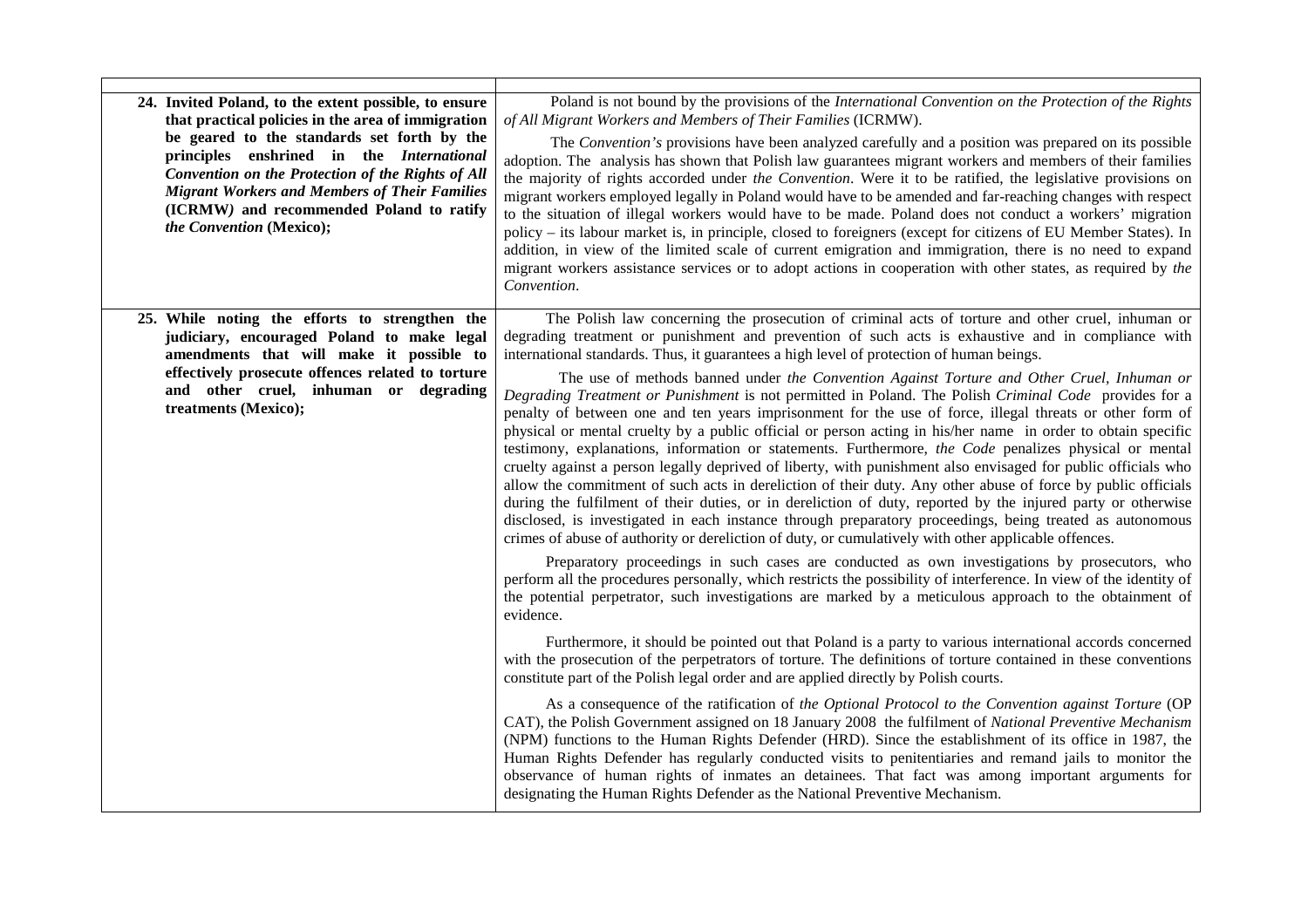|                                                                                                                                                                                                                                                                                                                                                                  | As a part of the <i>National Preventive Mechanism</i> , the Police are subject to visits concerning the use of<br>torture or other cruel or degrading treatment. Every year, the Police are informed by the the Office of the<br>Human Rights Defender about a follow-up report. The NPM recommendations are also regularly<br>communicated to Police units, which implements them immediately.                                                                                                                                                                                                                                                                                                 |
|------------------------------------------------------------------------------------------------------------------------------------------------------------------------------------------------------------------------------------------------------------------------------------------------------------------------------------------------------------------|-------------------------------------------------------------------------------------------------------------------------------------------------------------------------------------------------------------------------------------------------------------------------------------------------------------------------------------------------------------------------------------------------------------------------------------------------------------------------------------------------------------------------------------------------------------------------------------------------------------------------------------------------------------------------------------------------|
| 26. Invited Poland to consider the ratification of the<br>Convention on the Rights of Persons with<br>Disabilities as well as its Optional Protocol<br>(Mexico);                                                                                                                                                                                                 | Poland has been carefully analysing the possibility of being bound by the provisions of the<br>Convention on the Rights of Persons with Disabilities. Poland's position on whether it is capable of<br>fully implementing the rights provided under the Convention and, as a consequence, its draft<br>decision to ratify the Convention are expected in 2011.                                                                                                                                                                                                                                                                                                                                  |
| 27. Recommended<br>that<br>Poland<br>fulfil<br>the<br>recommendation, elaborated on in paragraph 2<br>of the OHCHR summary, made by the Council<br>of Europe Commissioner for Human Rights,<br>who in 2007 called upon Poland to enact a<br>comprehensive body of anti-discrimination<br>legislation and to set up a body to combat<br>discrimination (Algeria); | See: response to Recommendations Nos. 6 and 23.                                                                                                                                                                                                                                                                                                                                                                                                                                                                                                                                                                                                                                                 |
| 28. Recommended that Poland give adequate<br>training and instruction to law enforcing bodies<br>and to the judiciary on how to address<br>complaints stemming from racially motivated<br>crimes (Algeria);                                                                                                                                                      | At the turn of 2010 and 2011, the Government Plenipotentiary for Equal Treatment began<br>implementing a project called "Equal Treatment as a Standard of Good Governance". The project is<br>addressed to public administration and its main goal is to incorporate the policy of equal treatment and<br>combating discrimination in public administration work in Poland. The project is being carried out in<br>partnership with public colleges. It will train 400 officials from 85 institutions, including all the ministries and<br>it will set up 45 coordinators responsible for monitoring all forms of discrimination within the government<br>office's relevant area of competence. |
|                                                                                                                                                                                                                                                                                                                                                                  | The project also calls for the drawing up of a National Program of Action for Equal Treatment. The<br>project lasts two years and it is being co-funded by the European Union from the European Social Fund and is<br>implemented as the Human Capital Operational Programme.                                                                                                                                                                                                                                                                                                                                                                                                                   |
|                                                                                                                                                                                                                                                                                                                                                                  | Also the Law Enforcement Officers Programme on Combating Hate Crimes (LEOP) (see<br>Recommendation no. 16) is being implemented in the Police force.                                                                                                                                                                                                                                                                                                                                                                                                                                                                                                                                            |
|                                                                                                                                                                                                                                                                                                                                                                  | One of the Programme's elements consists of a system of training courses for policemen and<br>policewomen designed by a special team as part of their continuous education. Such training courses, called<br>Specialist Course in Prevention and Combating Hate Crimes, cover topics like hate crime identification,<br>adequate response and counteracting such incidents. Police force lecturers, the ODIHR, OSCE and the<br>Ministry of Interior and Administration, as well as NGOs active in combating racism, neo-fascism and<br>representing foreigners participate in the running of such training courses.                                                                             |